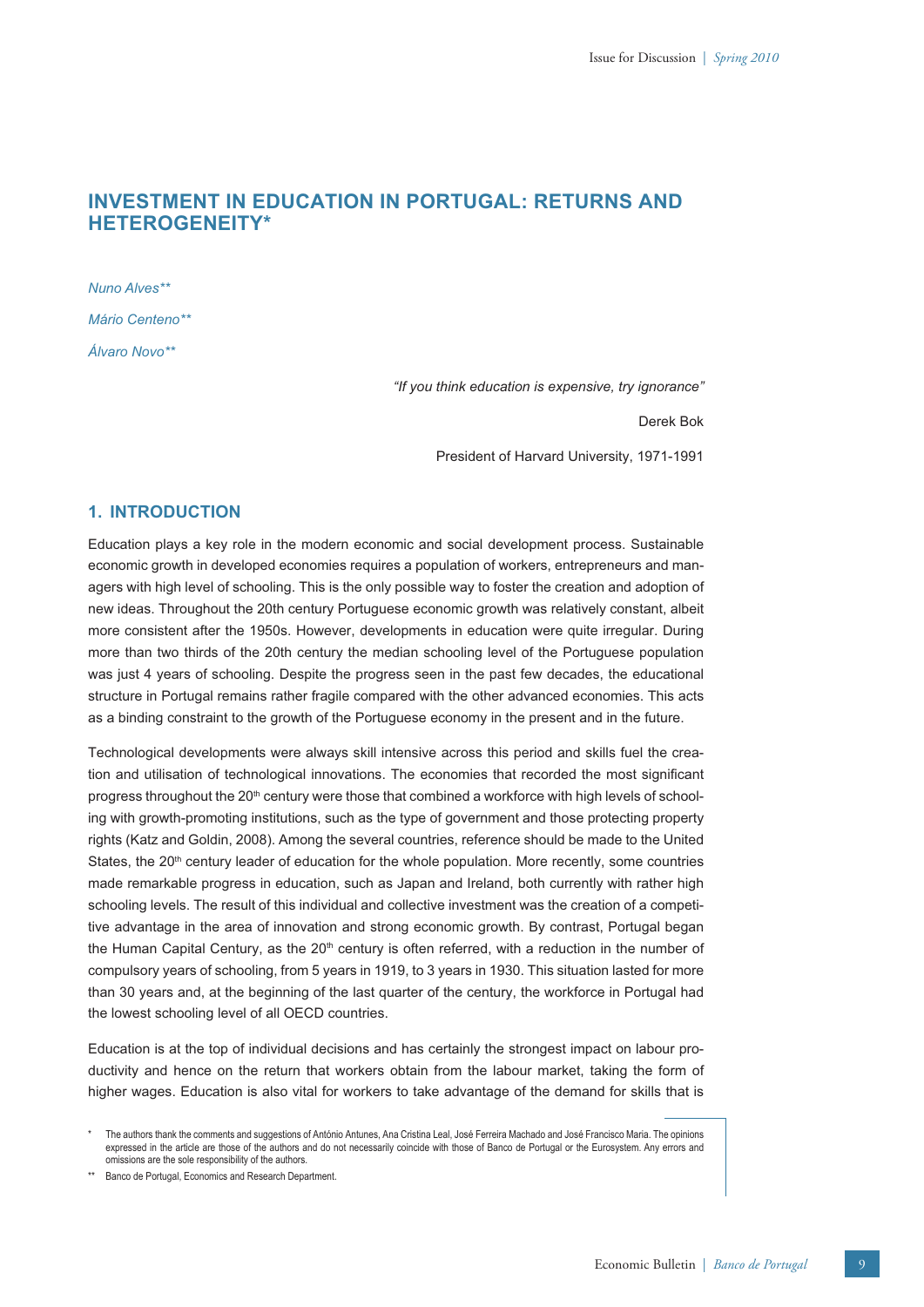associated with technological progress. If the supply of more qualified workers does not move in line with the increase in the demand for skills, the income gap between the most and the least educated increases. This type of inequality results from the operation of market mechanisms and, for a given institutional structure, it can only be changed through a massive rise in schooling. When there is a shortage of skills, a broad-based rise in education is also accompanied by strong economic growth.

Developments in the supply and demand for skills, which characterised the Portuguese economy in the  $20<sup>th</sup>$  century, conditioned its development pattern at the beginning of the  $21<sup>st</sup>$  century. In the last three decades, through the increasing openness and world economic integration, technological changes in the Portuguese economy seem to have increased. However, the ensuing benefits were distributed in a very asymmetrical way, giving rise to the most unequal income distribution among OECD countries. In fact, labour market opportunities were only available for a reduced percentage of its participants, *i.e*. those with higher schooling level. Thus, most Portuguese workers were not able to profit from the increased demand for skills.

During the last thirty years there were times when the majority of the Portuguese population improved their income level, although those in the upper tail of the income distribution benefited the most. However, there were also periods when wage gains of workers in the lower quartile of the distribution were almost non-existent (or negligible).

The Portuguese experience shows how periods of economic growth may be associated with higher income distribution inequality. The key to understanding these developments lies in the schooling level of the population. In this context, it is not surprising that inequality increases whenever technological developments are associated with a constant or modestly dynamic qualifications structure. It should be noted that several institutions in the Portuguese labour market tend to favour wage compression (minimum wage, centralised wage negotiation and unemployment benefits). Nonetheless, developments in the supply and demand of skills played a major role in determining inequality developments favouring the more skilled individuals.

At the beginning of the 1980s the workforce had an extremely low schooling level. More than a decade and a half was needed to see a significant improvement in the qualifications structure. Even though, Portugal was never able to keep pace with its European partners, as regards the increase in the qualification levels of its workforce. In fact, individual decisions have been framed by an inefficient incentives system, with particular emphasis on low compulsory schooling and weaknesses at preschool level (preschool was created in 1919, but was persistently kept at a nearly incipient level, despite some recent progress), but the set of labour market institutions also played a role. Education decisions are also conditioned by the underlying social dynamics, namely at the household level. In fact, education has a very strong intergenerational component. In all countries of the world the composition of households is quite homogeneous in educational terms and the schooling path of children is strongly influenced by their parental education experience. Portugal is one of the OECD countries with a particularly marked intergenerational transmission.

These dynamics tend to increase inequality when computed at the household level and to perpetuate it during successive generations. The only way to break these generational cycles is through the introduction of an education system that promotes equal access and high standards and de facto eliminates its elitist character.

In this article we measure the economic return to the different schooling levels in Portugal throughout the last thirty years. In the first part, taking as a basis the schooling structure of the Portuguese population, we measure wage returns in the labour market. By doing this, we explore developments in the skill supply and demand, identifying the impact of changes in each of these market forces in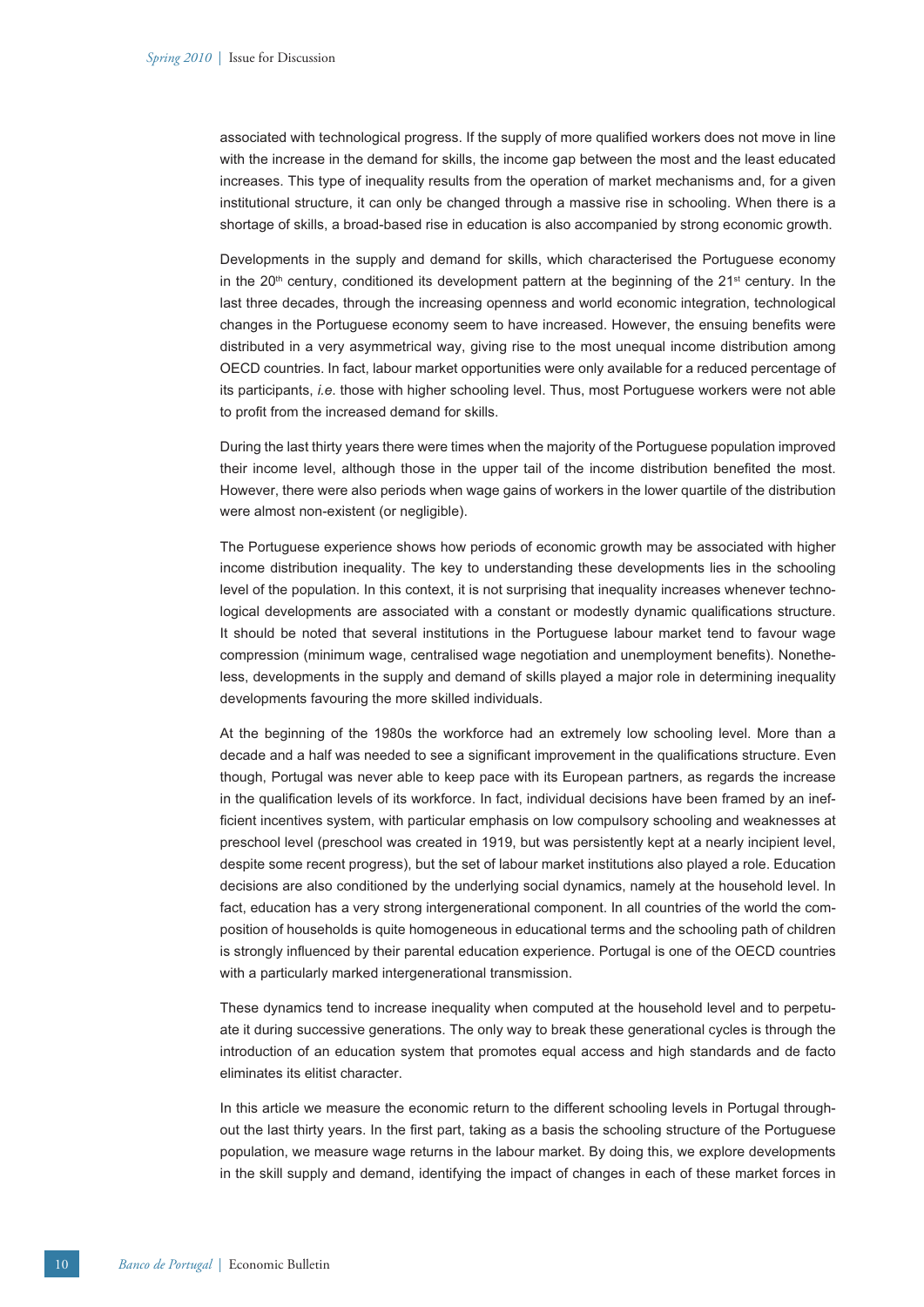the valuation made in Portugal of educational degrees. Developments in labour demand over this period were dichotomic. Until the mid-1990s there was a strong increase in the demand for skills, and the employment structure moved towards higher skilled jobs. Conversely, between 1995 and 2006, there was a polarisation of the demand for labour, and less qualified jobs increased their share in the employment structure, while more qualified jobs continued to gain weight in total employment. In the most recent period, the supply of skills recorded a remarkable evolution, with a significant increase in the weight of college graduates in the private sector. The second part of this article focuses on household-related issues and extends the concepts to the total income and expenditure variables. Unsurprisingly, the return on education remains high when it is estimated at the household level. Education continues to play an important role in this result, although relatively more marked in the case of the income variables than of the expenditure variables.

The success of the Portuguese economy depends on the schooling level of its population. Institutions must allow the return to this investment to be obtained by those who have made it. This is the only way to guarantee that the required investment level does not remain below what is socially desirable. In this context, a broadly based and universal focus on preschool is vital, in line with the evidence demonstrating that the earlier in the life cycle investment is made in education, the higher the return (Carneiro and Heckman, 2003). In addition, it is crucial to put in place an economic regulation system that promotes equal access to opportunities available on the labour market. It is essential that the tax system does not distort education decisions, which should obtain a return as an investment in skills, and that labour market regulations do not promote the segmentation of the market, which implies more difficult access to new and better employment opportunities and concentrates the market risk on the youths.

The remaining of this article is organised as follows: Section 2 describes the educational transition seen in Portugal in the past three decades. Section 3 focuses on the estimation of the individual return to education in the labour market in Portugal for the period 1982-2006, in particular on developments in the wage premium in college education. Section 4 extends the analysis to households and to the income and expenditure aggregates. The whole article assesses not only the average return but also its dispersion, according to educational attainment. Section 5 concludes.

# **2. EDUCATIONAL TRANSITION IN PORTUGAL**

In the last three decades there was a profound educational transition in Portugal, which has not been fully materialised yet. Charts 1 and 2 illustrate this fact, taking as a basis the last three population censuses. At the beginning of the 1980s, the Portuguese population was characterised by extremely low schooling levels. Approximately 80 per cent had a maximum of 4 years of schooling, and the number of illiterate persons stood at 20 per cent (see Office of Statistics and Education Planning/Ministry of Education (*GEPE*/ME) and Statistics Portugal (*INE)*, 2009). In turn, the share of individuals with complete college education stood at less than 2 per cent. Low schooling was also prevalent in the workforce, with more than 80 per cent of the individuals having a maximum of 6 years of schooling.

The widespread coverage of the population by the education system  $-$  also reflecting the impact of the increase in compulsory schooling from 6 years in 1964 to 9 years in 1986 – implied a significant change in the distribution of schooling in the past few decades. Between the 1981 Census and the 2001 Census, the share of the workforce with a maximum of 6 years of schooling decreased by 30 percentage points (p.p.) and the share of the workforce with 12 years of schooling or more increased by 20 p.p. Thus, average schooling in Portugal rose significantly over these decades. The dispersion of educational distribution also increased in Portugal. While in 1981 the large majority of individuals was concentrated in the lower schooling levels, in 2001 all schooling levels considered had significant weight, in particular as regards the workforce distribution (Chart 2).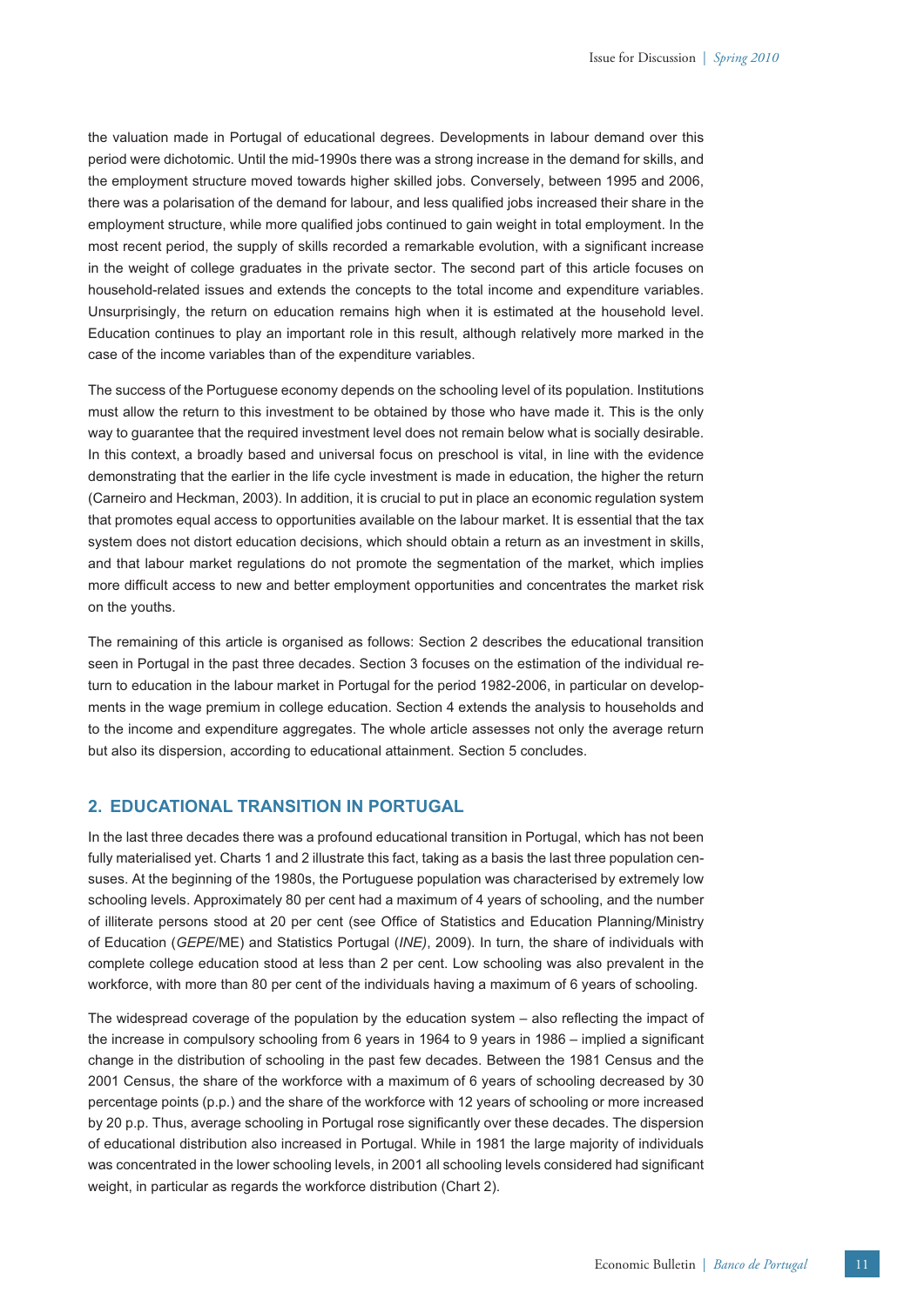

Despite these positive developments, the current average level of schooling of the Portuguese population remains particularly low compared with developed countries as a whole. As illustrated in Charts 3 and 4, in 2007 Portugal recorded the lowest share of 25- to 64 years-old with complete secondary education and one of the lowest shares of individuals with complete college education in OECD countries as a whole. In fact, in 2007 only 27 per cent of the 25- to 64 years-old had completed secondary education in Portugal, compared with an average of 70 per cent in OECD countries. To illustrate the time lag between Portugal and the world schooling leader in the  $20<sup>th</sup>$  century, it can be noted that the current educational distribution of the workforce is close to the one in the United States in 1930 (Goldin and Katz, 2008).







The education performance gap is also significant in the younger generations. Although in most recent years the dropout and retention rates during compulsory schooling in Portugal recorded a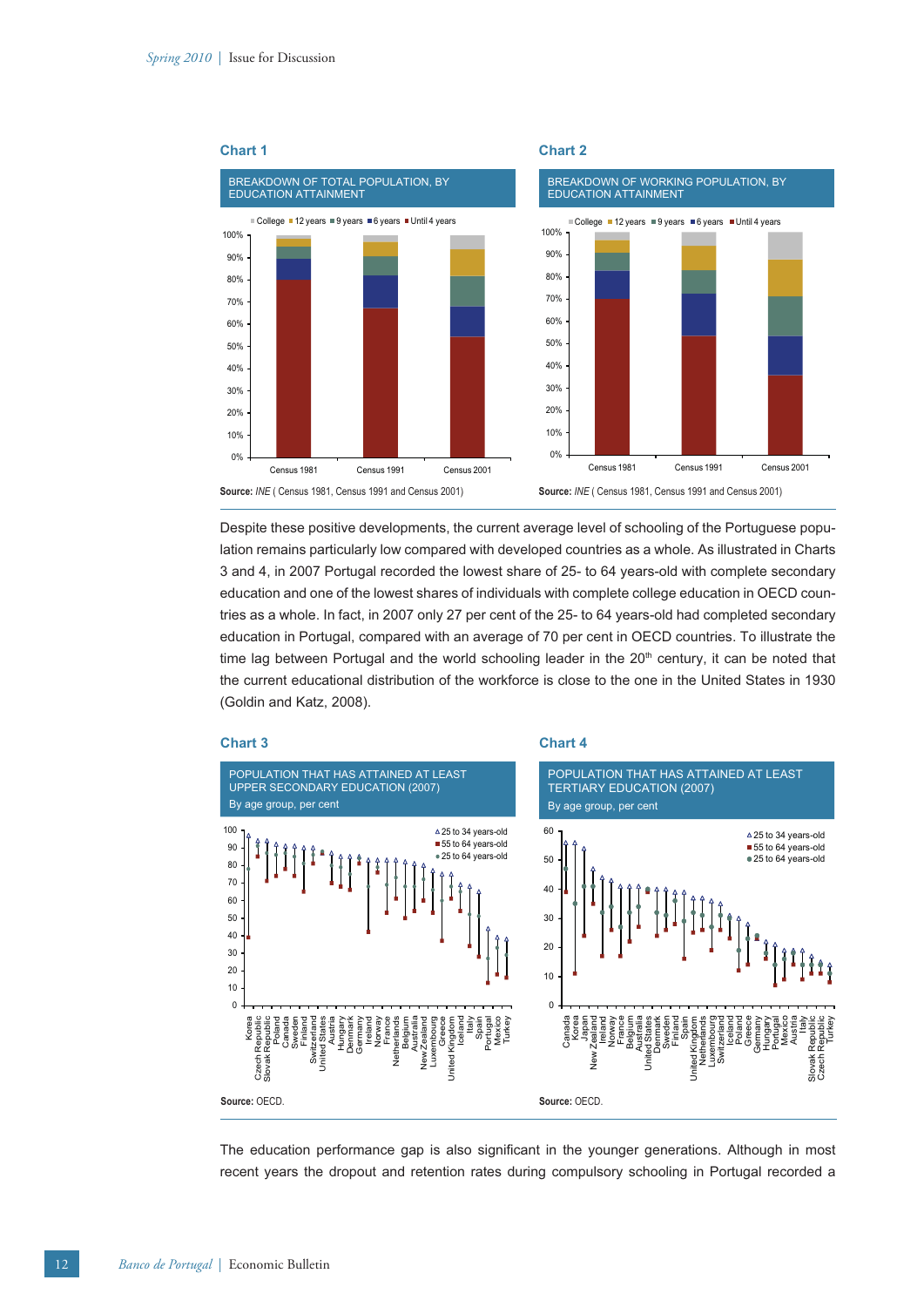decline, there is still a low completion rate of secondary and college education compared with OECD countries (Charts 3 and 4). It should be noted that in 2007, the share of 25- to 34 years-old having completed secondary education was still lower than for the total workforce in most OECD countries. 1 The same applies to college education.

The above evidence has two direct implications. First, a strong boost in the degree of schooling of the younger generations is still needed to achieve convergence with the average in developed countries. Second, the convergence process will only reach maturity after a particularly long period of many decades. In the case of Portugal, the duration of this process will tend to be increased by two factors. On the one hand, the low birth rate currently recorded in Portugal implies a demographic transition towards the ageing of the population and a reduction in the workforce. This is a binding constraint on a rapid educational transition. On the other hand, Portugal is characterised by a high degree of intergenerational transmission of education, *i.e*. the parental educational level strongly conditions the schooling path of children (Carneiro, 2008, and OECD, 2010). The education system is thus not able to eliminate the starting differences associated with the parental background. This prevents de facto an equality of opportunities and conditions the pace of progress of the educational attainment of the younger generations, restricting the degree of social mobility.

Therefore, it is possible to foresee that throughout the next decades, the Portuguese economy will continue to be characterised by a relatively low human capital stock. Obviously, this stock must also be assessed in terms of its quality. In this regard, the OECD Programme for International Student Assessment (PISA) is particularly relevant, as it assesses the ability of 15-years old students to use their knowledge to overcome day-to-day challenges, in the areas of reading, mathematics and science. According to the results available – for the years 2000, 2003 and 2006 – Portugal persistently ranks among the last in terms of OECD countries, across all tests. This conclusion does not change even when taking into account differences in the countries' *per capita* GDP.

Three fundamental ideas of the brief characterisation made above should be retained. First, over the past thirty years there was a significant educational transition in Portugal, with a marked rise in the average schooling level and an increase in the dispersion of the educational distribution. Second, current schooling levels in Portugal continue to be particularly low in the context of the developed countries. Finally, the convergence process towards the present educational structure in developed countries still calls for a significant improvement in the education performance of the younger age groups and will tend to be particularly protracted.

# **3. WAGE STRUCTURE AND THE RETURN TO EDUCATION**

The Katz and Murphy (1992) model is used in this section to analyse changes in the Portuguese wage structure that occurred between 1982 and 2006. The Portuguese labour market is a particularly suitable scenario for using this model. In fact, in the past two and a half decades there were important changes in both the demand for and the relative supply of skills, which can be used to identify the wage premium for education. Throughout this period, the institutional framework remained rather stable, which facilitates the economic analysis of supply and demand developments based on this model.

The relative supply of skills (understood as the different degrees of educational achievement) has had distinct developments. From 1982 to 1995 the share of college graduates increased only slightly, remaining at very low levels. After 1995 the number of graduates increased considerably, their weight

(1) According to the latest data available, the share of the population aged between 20 and 24 that had completed secondary education stood at 54.3 per cent in 2008 (see *INE*, 2009).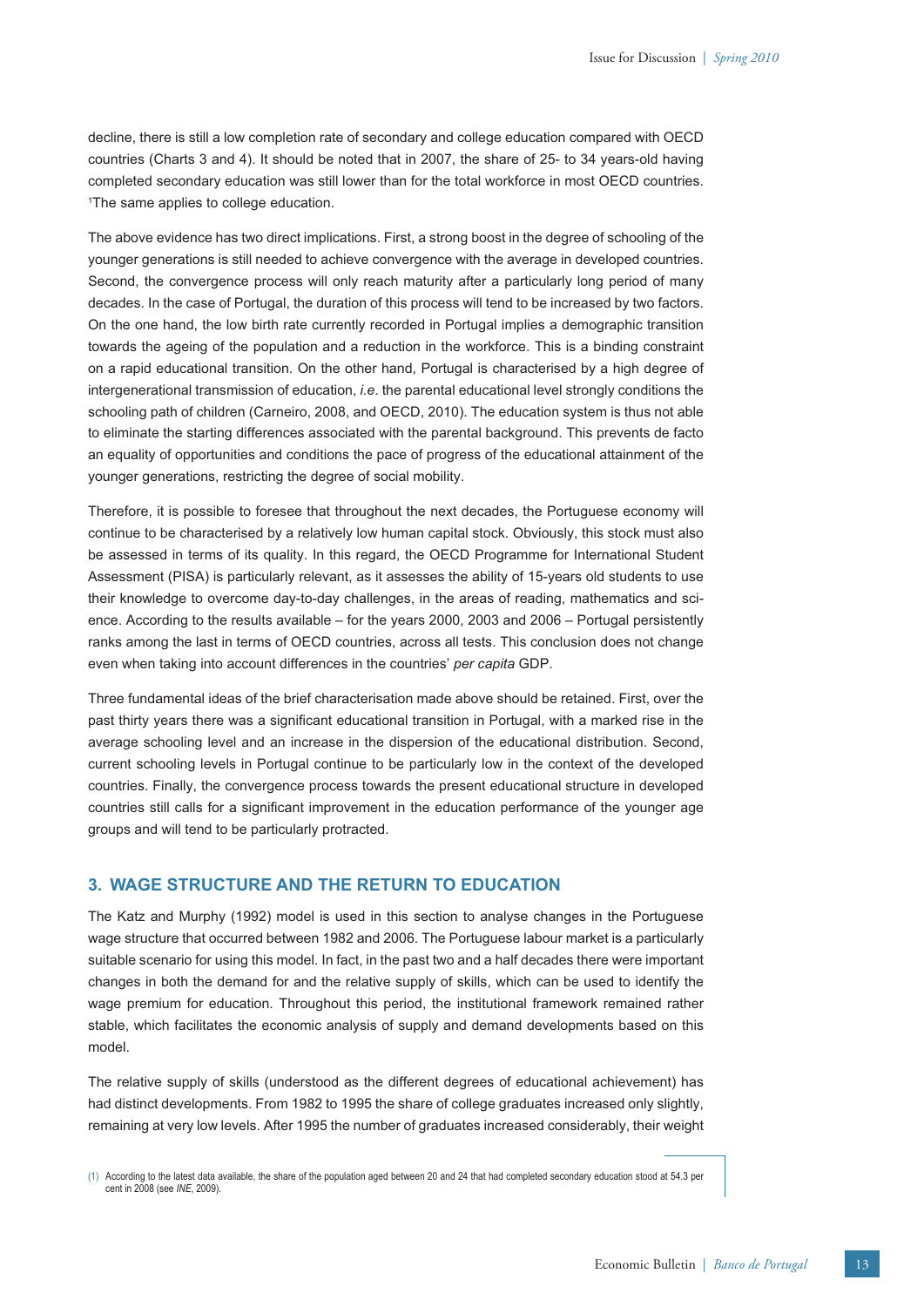in private sector total employment increasing by almost 8 p.p. As regards the demand for skills, the recent experience of the Portuguese economy is typical of other developed economies, with growing international economic integration. In the Portuguese case, this occurred initially within the European Union and later at a more global level. These market forces gave rise to an increase in wage inequality. The increased in upper-tail inequality was much sharper over the first half of the period under analysis (until the mid-1990s), but continued into the most recent period. The deceleration after 1995 results, in particular, from an extraordinary increase in the supply of skilled workers. This seems to have even caused a decline in the college wage premium for the younger and more skilled generations. The rise in lower-tail inequality was more contained, which may be associated with the role of labour market institutions, such as the minimum wage. Inequality and the education wage premium in Portugal were previously analysed in Cardoso (1998), Machado and Mata (2001), Martins and Pereira (2004), Portugal (2004) and Machado and Mata (2005).

This section is organised as follows: Subsection 3.1 briefly describes the database used. Afterwards, the most relevant wage structure developments in Portugal during the 1982-2006 period are documented. Subsection 3.3 presents changes in the age and education structure of private sector employment. Subsections 3.4 to 3.6 analyse in detail developments in the wage premium and its immediate causes. Finally, Subsection 3.7 documents wage dispersion stemming from the mentioned wage differentials.

# **3.1. Data**

*Quadros de Pessoal* is an administrative dataset collected on an annual basis (reported to October of each year) by the Portuguese Ministry of Labour and Social Solidarity (*MTSS*). Coverage is mandatory for firms with at least one salaried worker, except for civil servants, entities that employ nonpermanent rural workers, and domestic workers.

The data are available from 1982 to 2006, with the exception of the years of 1990 and 2001. For the purpose of this study, we collect the monthly wage, hours worked, age, education, and occupation of workers. In 2006, the data cover nearly 3 million employees.

*Quadros de Pessoal* registers different wage components. We use the base wage measure, which corresponds to the monthly wage of regular working hours. Additionally, we consider only full-time workers (defined as those that worked at least 120 hours in the month reported) and earning at least the minimum wage.

### **3.2. Structure of employment**

Wage differences observed across age groups and education levels result from an interaction between supply and demand factors in the labour market, and are therefore equilibrium values. In Portugal there was a rather significant change in the supply of skills in the private sector (Table 1). The share of low-skilled individuals (with 6 years of schooling or less) declined by around two thirds, accounting for 23.5 per cent of employment in 2006. The share of highly skilled workers (college degree) rose from 2.5 per cent in 1982 to 12.9 per cent in 2006. This educational recomposition of the workforce results from legislative changes that have extended compulsory education (to 6 years and 9 years in 1964 and 1986 respectively), but also from a strong investment in college education since the early 1990s. The age composition of employment also changed during this period. The share of young workers declined from 53.6 per cent in 1982 to 45.5 in 2006, and among these, the share of highly skilled workers rose from 2 per cent to close to 18 per cent.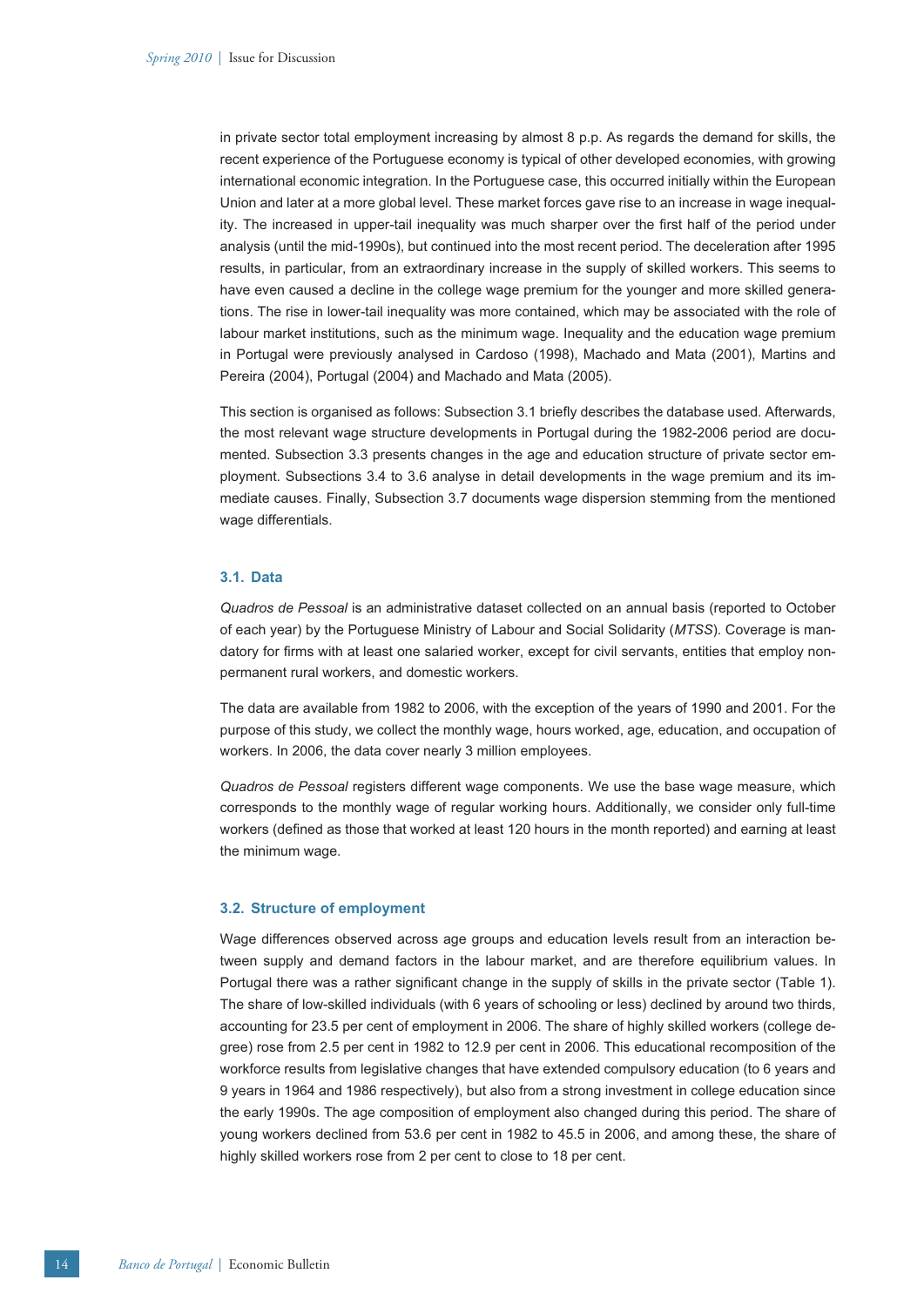| WORKER SHARE BY AGE AND SCHOOL LEVEL (PER CENT) |         |      |      |  |  |
|-------------------------------------------------|---------|------|------|--|--|
|                                                 | 1982    | 1995 | 2006 |  |  |
| 6 or less years of schooling                    |         |      |      |  |  |
| Age < 36                                        | 33.4    | 15.8 | 3.7  |  |  |
| Age 36-45                                       | 16.0    | 13.2 | 6.8  |  |  |
| Age $> 45$                                      | 19.3    | 15.3 | 13.0 |  |  |
| All                                             | 68.8    | 44.2 | 23.5 |  |  |
|                                                 |         |      |      |  |  |
| 9-12 years of schooling                         |         |      |      |  |  |
| Age $<$ 36                                      | 19.0    | 34.0 | 33.8 |  |  |
| Age 36-45                                       | 5.8     | 10.1 | 18.3 |  |  |
| Age $> 45$                                      | 4.0     | 6.5  | 11.5 |  |  |
| All                                             | 28.7    | 50.6 | 63.6 |  |  |
|                                                 |         |      |      |  |  |
| College degree                                  |         |      |      |  |  |
| Age $<$ 36                                      | 1.2     | 2.8  | 8.0  |  |  |
| Age 36-45                                       | 0.7     | 1.4  | 3.1  |  |  |
| Age $> 45$                                      | 0.5     | 1.0  | 1.8  |  |  |
| All                                             | $2.5\,$ | 5.1  | 12.9 |  |  |

# **Table 1**

**Source:** *MTSS* (*Quadros de Pessoal* in 1982, 1995 and 2006).

**Note:** Educational and age structure of salaried workers.

# **3.3. Private sector wage structure in the past 25 years**

Chart 5 shows the basic changes in the Portuguese economy's wage structure based on the changes in real wages for men and women between 1982 and 2006. Over this period, the wage distribution shifted to the right, resulting in a real wage increase in all percentiles. In this process, wage gains for women are higher than for men in all percentiles. For example, the median wage increased by 20 per cent and 10 per cent respectively for women and men.2 These developments largely reflect the fact that women surpassed men in terms of their level of qualifications. In 1982, 2.6 per cent of men held a college degree and only 1.7 per cent of women had equivalent qualifications. However, in 2006 the share of women who were college graduates had already reached 16.3 per cent, an increase of almost 10 times, while male graduates increased by only four times, to 10.5 per cent.

Chart 5 also shows the non-monotonic widening the wage distribution over the past two and a half decades, with a considerable increase in wage dispersion. For men, gains remained constant below the median, increasing dramatically at the right tail of the distribution, while for women there was a slight increase in the lower tail of the distribution and a considerable increase above the 60th percentile.

The two panels in Chart 6 break down this pattern into two periods, 1982-1995 and 1995-2006, for each gender. As will be made clear throughout this article, the two periods are a natural way of dividing the sample due to a large inflow of graduates into the labour market in the mid-1990s.

Developments in the wage distribution are quite different, for both men and women, in both sub-

(2) Chart 5 shows changes in log points. The percentage change is given by the exponential of the change in log points minus 1.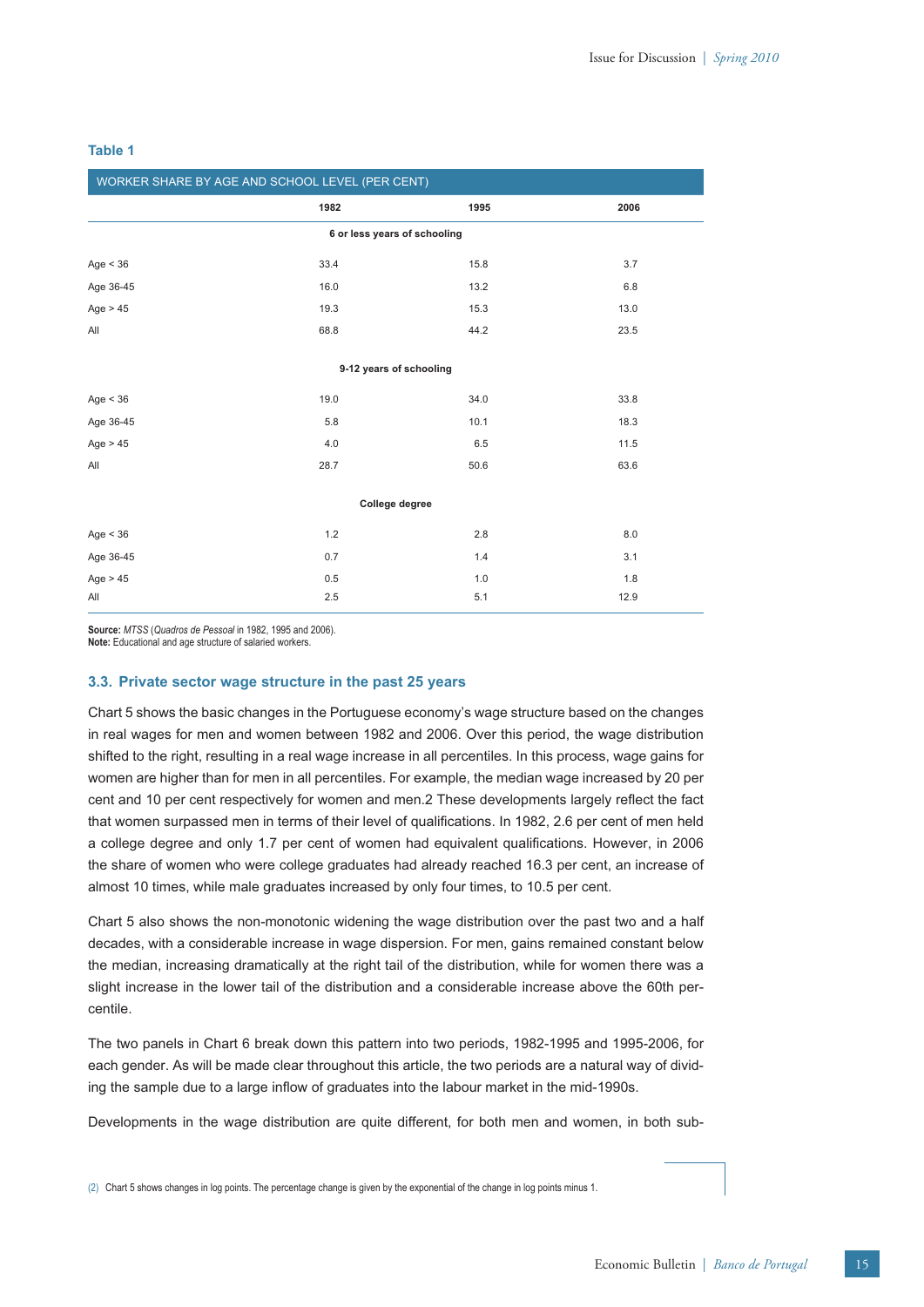



**Source:** *MTSS* (*Quadros de Pessoal* in 1982, 1995 and 2006). **Nota:** The chart plots, for salaried workers, real wage growth between 1982 and 2006 for each percentile of wage distribution.

# **Chart 6**



**Source:** *MTSS* (*Quadros de Pessoal* in 1982, 1995 and 2006).

Note: The chart plots, for salaried workers, real wage growth over the two sub-periods, *i.e.* 1982-1995 and 1995-2006. Calculations are made separately for<br>each percentile of the wage distribution for men and women.

periods. For men, in the 1982-1995 period there was a strong increase in the upper-tail wages (the 90<sup>th</sup> percentile rose by 35 per cent), with modest gains in the central part of the distribution (the median wage rose by only 5 per cent) and even declines in the lower tail (the  $10<sup>th</sup>$  percentile declined by 4 per cent). For women, real wages at the lower tail remained constant, while rising considerably in the upper tail (above 35 per cent). In the second period, lower-tail wages for women increased clearly above those in the previous period (above 12 per cent). For men, there was a polarisation of wage gains; an increase of more than 11 per cent in lower-tail wages and around 20 per cent in upper-tail wages. In the intermediate percentiles  $(20<sup>th</sup>$  to  $80<sup>th</sup>$ ) real wages increased, on average, only 7 per cent.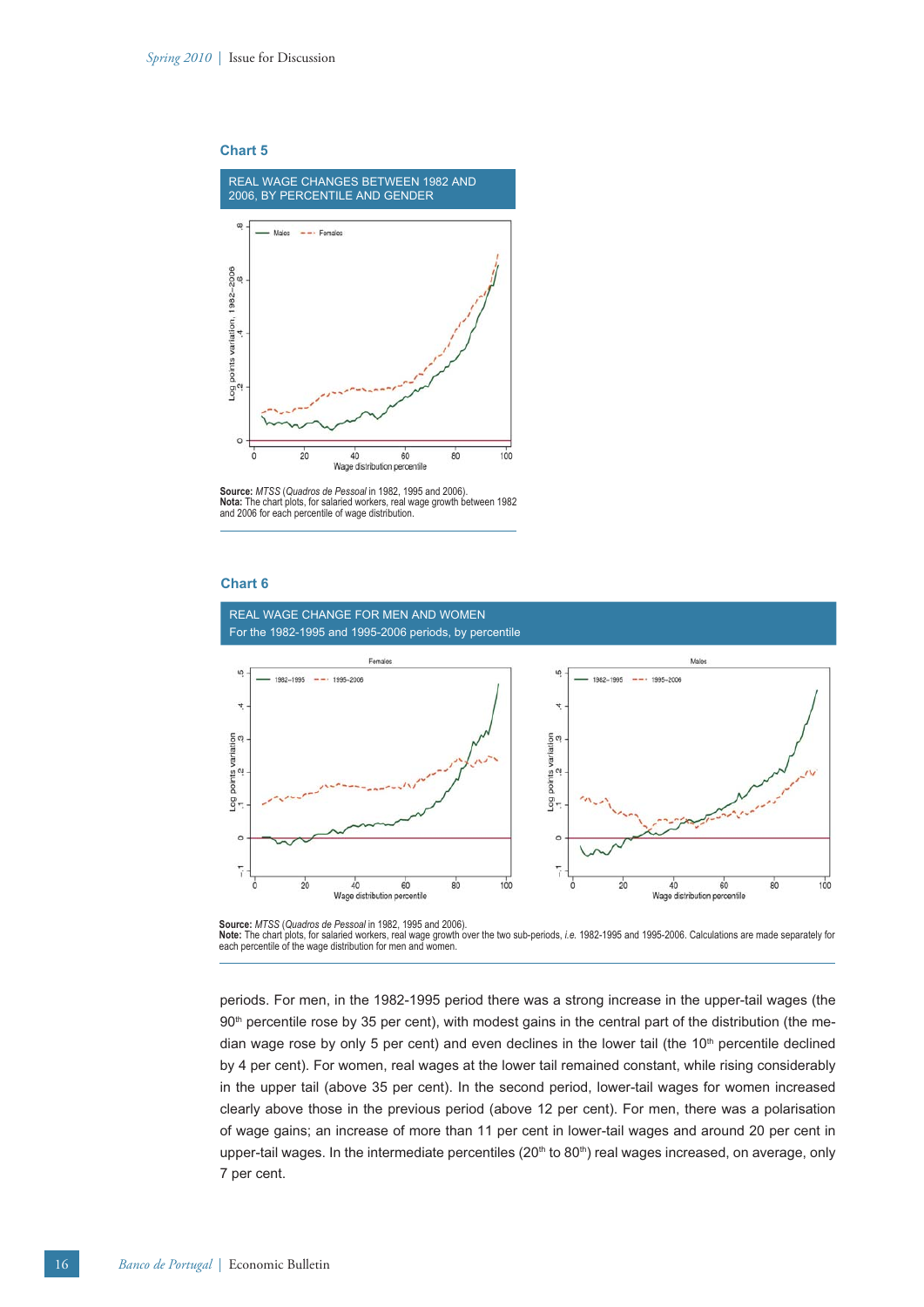#### **3.4. Return to education**

In the same way as the success of Robinson Crusoe in the fictitious desert island depended on productive characteristics, such as the availability of natural and physical resources, and the ability to explore them, wages in market economies also reflect the productive characteristics of the economy and of workers. From among these characteristics, human capital and technological knowledge are directly influenced by investment decisions made by individuals over their lives. In fact, the most important factor to determine human capital is the investment in education (experience and training are the other ways of increasing it).

As any other investment, education produces a return. In all markets, the rate of return is a function of developments in market conditions. For a given level of supply, an increase in demand generates a higher rate of return. In a global economy marked by constant technological developments, which raises the demand for goods and services with greater value added, the demand for a more skilled workforce tends to increase, resulting in higher returns for the more educated workers. The tradition of analysing returns to education in a context of supply and demand dates back to Freeman (1975, 1977), although nowadays it still plays a key role in labour economics, as shown by the seminal works by Katz and Murphy (1992) and Card and Lemieux (2001).

Despite the progress achieved as of the mid-1990s, in Portugal the supply of skilled workforce is still scarce, as seen in Subsection 3.2. Under these supply and demand conditions, Chart 7 shows that obtaining a college degree yielded a significant rate of return. In 2006 graduates had, on average, a monthly basic wage of €1625, while the economy's average wage was €805. The marginal benefit of obtaining an educational degree above secondary education was, on average, €763, that is, close to the average wage of a worker with secondary education (€862).

Chart 7 also shows that the highest levels of schooling had large real wage gains between 1982 and 2006: secondary education (from €799 to €861) and college education (from €1339 to €1625). Individuals with the lowest level of schooling (4 years or less) also saw an increase in their average wage, from €527 to €588. This may be accounted for by the 10 per cent rise in the real minimum wage over that period. In 2006, individuals with 6 and 9 years of schooling had lower real wages than

# **Chart 7**



**Source:** *MTSS* (*Quadros de Pessoal* in 1982, 1995 and 2006). **Note:** The chart plots, for salaried workers, the average level of the real wage by schooling level in the private sector.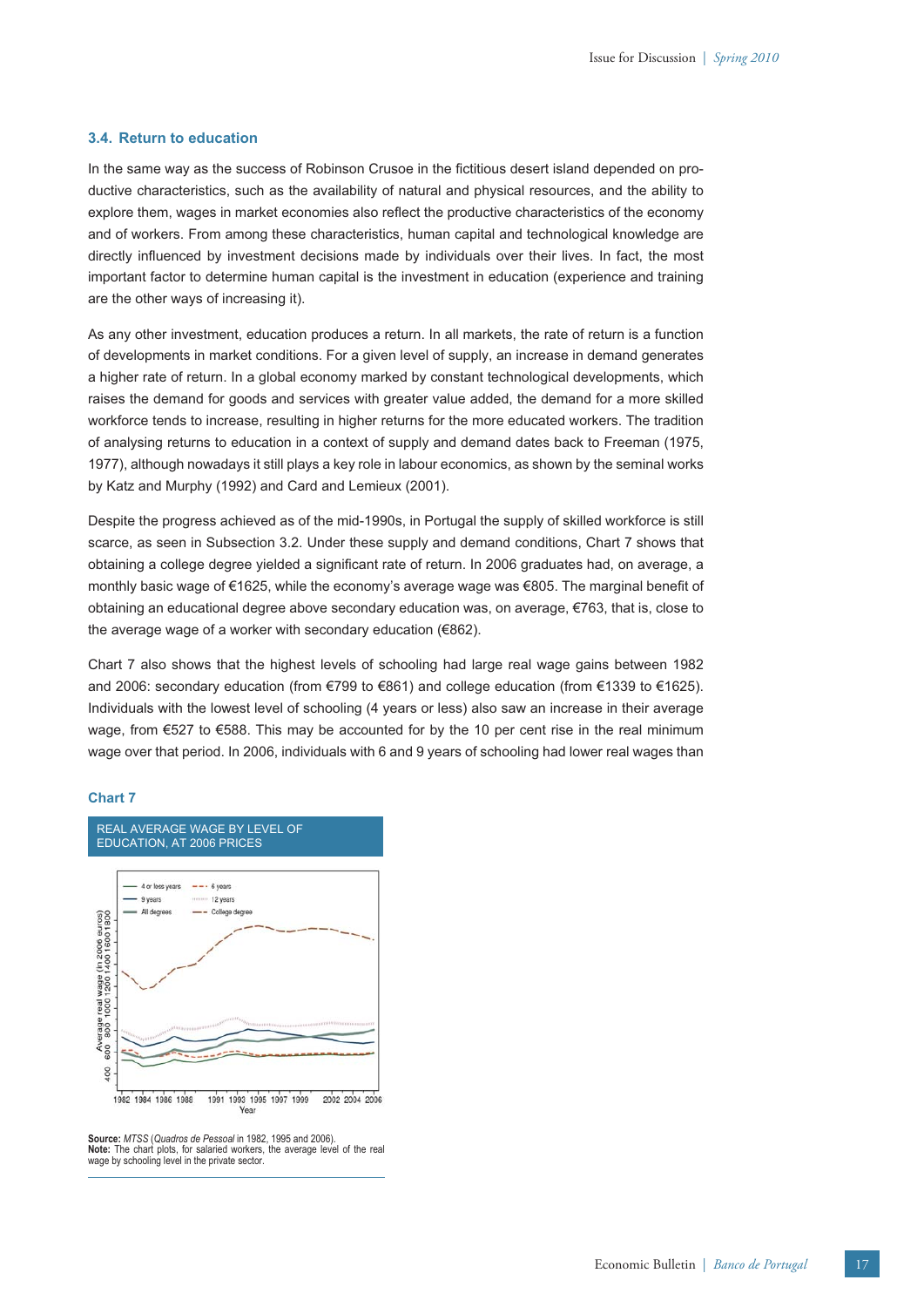in 1982, respectively, less €20 and €50. The wage premium for individuals with 6 years of schooling, in relation to those with 4 years or less, ceased to exist, while in 1982 it stood at around 17 per cent. This may stem from the extension of compulsory education to 9 years in 1986, which caused the qualifications of workers with only 6 years of schooling to be less valued in the labour market. During the 1980s workers with 9 years of schooling had real wage gains. However, since 1995 they have also been recording losses in the real purchasing power of more than €100 (from €796 to €691).

Chart 7 is based on average wages per level of education. However, the wage distribution is far more heterogeneous than its average value. Hence, the wage premium is not likely to benefit evenly all wages prevailing in the economy. This possibility and especially the manner in which the college premium varies across the wage distribution, can be studied on the basis of a quantile regression (Koenker and Bassett, 1978). The advantage of the quantile regression model is that it allows for the estimation of the effect of explanatory variables – particularly the impact of college graduation – on the wages at each percentile of the distribution. This model will be particularly interesting if the college wage premium is heterogeneous over the conditional wage distribution.

Chart 8 measures the college graduate wage premium in relation to all non-college graduates across the wage distribution for 1982, 1995 and 2006. Each point in the curves is an estimate of the college wage premium at each quantile of the (conditional) wage distribution. The college premium is estimated after controlling for worker experience and gender. It is clear from the 3 curves that college graduation gives rise to a considerable wage premium. The lowest gains, but still above 50 per cent, are associated with the lowest quantiles; in the upper tail of the distribution, gains frequently exceed 100 per cent (approximately 0.69 log points) of non-college wages.



# **Chart 8**

**Note:** College wage premium estimates per quantile *vis-à-vis* all other educational levels. The estimation uses private sector salaried workers. In 2006 the 10th percentile of graduate wage distribution was 55 per cent higher than the 10<sup>th</sup> percentile of non-graduates, while the 90<sup>th</sup> percentile was about 160 per cent higher.

**Source:** *MTSS* (*Quadros de Pessoal* in 1982, 1995 and 2006).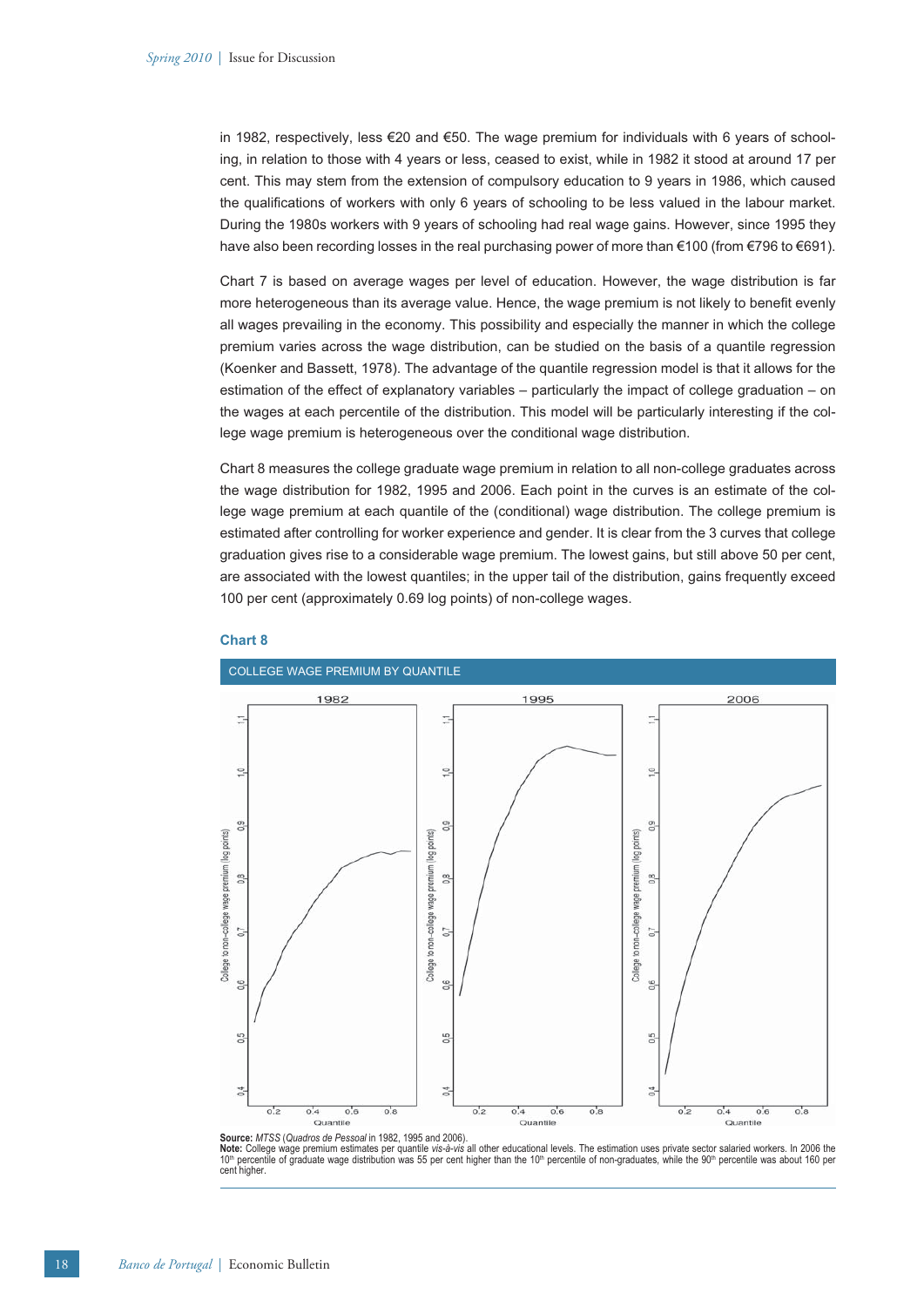Over the years curves have moved considerably, which, as shown above, results from changes in market conditions. The strong demand for skilled workers in the late 1980s and early 1990s was met with limited supply, leading to a considerable rise in the college graduate wage premium between 1982 and 1995. The strong increase in the number of college graduate workers in the labour market led to a reduction of the wage premium in 2006. The sharpest decline was observed in the lower tail, which even reached values below those of 1982. In any case, the labour market yields a still attractive return on the investment in college education.

Overall, this evidence reinforces the idea that education is a well-paid investment, which requires, however, a permanent investment at the individual and collective level to reach higher living standards.

# **3.5. Reasons for the rise (and fall) of the wage premium**

Autor, Katz and Kearney (2008) show that the increase in returns to education in the United States is an important component of the rise in inequality. Returns to education are quite high in Portugal, particularly for college graduates. This section attempts to explain changes in this return over time. For this analysis all other levels of education will again be grouped a "non-college" category.

In order to explain the college wage premium, it is necessary to account for supply and demand trends. Katz and Murphy (1992) use a formal model to study the evolution of returns to education. The analytic structure uses a CES (constant elasticity of substitution) production function to explain the educational wage differentials by fluctuations in labour supply and smooth trends in relative demand growth.

In this model, aggregate production depends only on the quantities of skilled and unskilled workers. The college wage premium, as measured by the logarithm of the ratio of college to non-college wages  $\log \biggl( \frac{w_{ct}}{w_{ht}}$ *w*  $\left(\frac{w_{ct}}{w_{ht}}\right)$ can be expressed as:

$$
\log\left(\frac{w_{ct}}{w_{ht}}\right) = \alpha_0 + \alpha_1 t + \alpha_2 \log\left(\frac{N_{ct}}{N_{ht}}\right) + \varepsilon_t
$$
\n(1)

where *t* is a time trend used to capture a gradual rise in relative demand and  $\left(\frac{N_{ci}}{N_{hi}}\right)$ *N*  $\left(\frac{N_{_{ct}}}{N_{_{ht}}}\right)$  is a measurement of the relative supply of college workers. If the rise in demand is directed towards college graduates,  $a_{j}$  is expected to be positive. The  $a_{j}$  coefficient reports the sensitivity of the wage premium to the relative supply of college graduates (inverse of the elasticity of substitution); this coefficient is expected to be negative, given that an increase in the relative supply is likely to be associated with declines in the wage premium.

Centeno and Novo (2009) present less parsimonious models that include the unemployment rate to measure labour market conditions and the log real minimum wage and the average unemployment insurance per unemployed to capture labour market institutions that influence the wage premium. The reported results therein do not differ, however, from this simpler specification.

Chart 9 plots the relative supply of graduates and the college wage premium from 1984 to 2006, in deviations from a linear trend. The data show an accelerating relative supply of graduates since 1995; the opposite scenario occurred during the 1980s and in the early 1990s. Chart 9 can be seen as a dynamic demand and supply diagram, insofar as it shows that the wage difference grew over the 1980s and in the early 1990s, while relative supply grew below trend levels. This difference narrowed subsequently, when relative supply grew above trend levels. The symmetric behaviour of prices and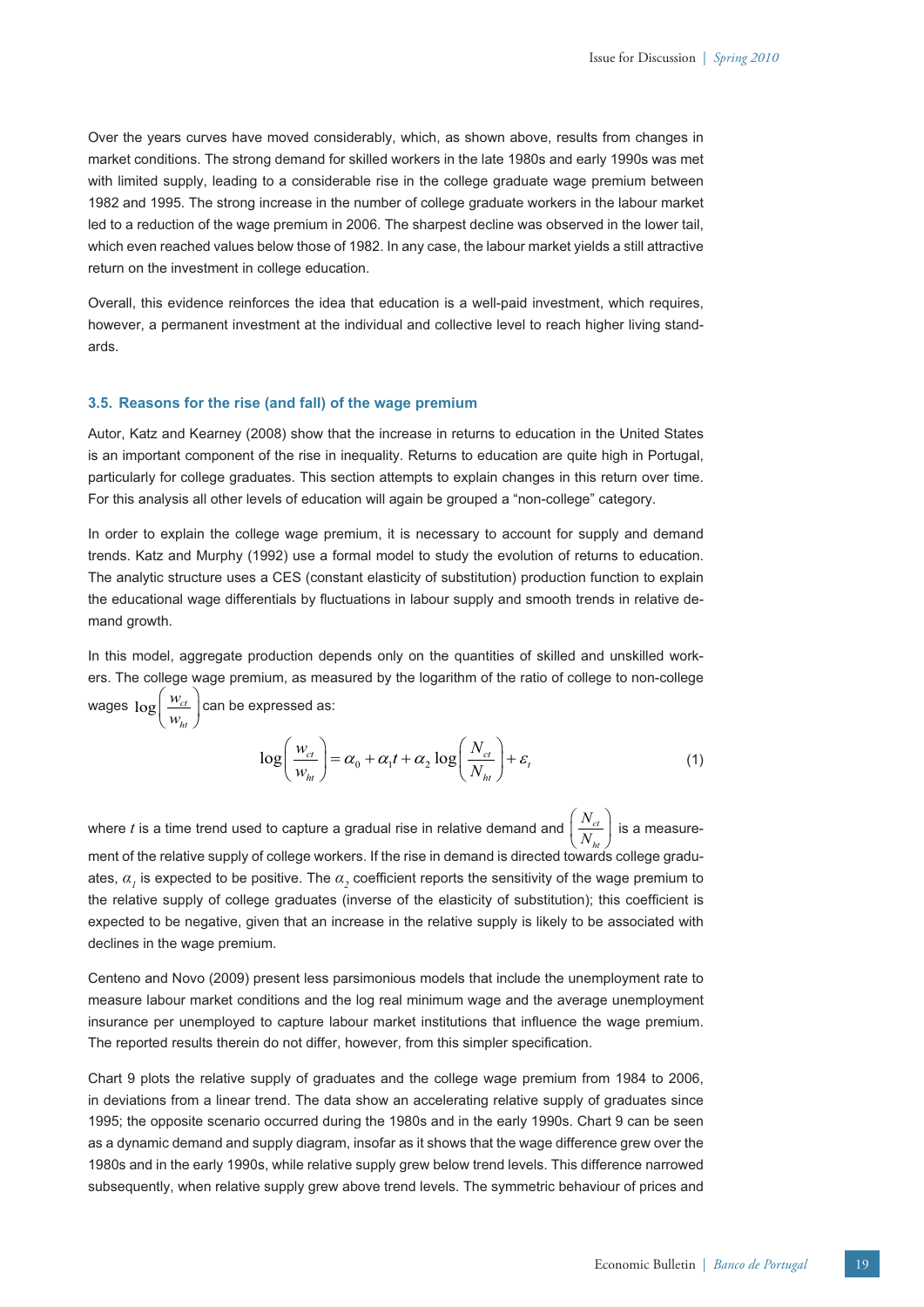quantities shows that, in fact, market movements have been dominated by supply developments.

Chart 10 uses the estimates of equation (1) to predict the evolution of the college wage premium and compares it to the observed wage differential. The college wage premium grew sharply until 1995, stabilising thereafter. Fluctuations in the relative supply of college graduates, combined with an upward trend of relative demand, largely contribute to explaining developments in relative wages. In fact, the Katz-Murphy model makes an excellent prediction of the wage differential growth. The relative demand favoured the most skilled by making a positive contribution to the rise in the wage premium (3 per cent per year, comparable to the estimates available for other developed countries). The estimated elasticity of substitution is -1.4 (which stands between the higher elasticity of the United States (Autor *et al.* 2008) and the significantly lower elasticity of Germany (Dustmann *et al.* 2009)).

#### **Chart 9**

#### **Chart 10**





**Source:** *MTSS* (*Quadros de Pessoal* in 1982, 1995 and 2006). **Note:** The wage differential and the relative supply are calculated by adjust-ing the composition of employment by gender, education and experience. The relative supply and the wage differential in deviations from the trend are the residuals of the estimation by ordinary least squares of each variable in a constant and in a linear trend (for further details see Centeno and Novo (2009)).

**Source:** *MTSS* (*Quadros de Pessoal* in 1982, 1995 and 2006). **Note:** The value predicted for the wage differential corresponds to the re-sult of the estimation by ordinary least squares of the college/non-college wage differential, in a constant and in a measure of relative labour supply:  $\log \left(\frac{w_{ct}}{w_{th}}\right) = -0.27 + 0.03t - 0.72 \log \left(\frac{N_{ct}}{N_{ht}}\right)$ . For further details on the construction of these measures, see Centeno and Novo (2009).

# **3.6. The college wage gap by experience group**

Education and experience may not be perfect substitutes in production. In fact, if workers with the same level of educational attainment but different levels of experience are imperfect substitutes in production, wage developments are expected to be conditioned by the relative supply of skills by experience groups (Card and Lemieux, 2001). This effect will be reinforced if labour market institutions impair the replacement of more experienced workers with others less experienced but with higher skills. In this context, the strong educational increase amongst youth may have led to a narrowing of the college wage premium in this age group since the second half of the 1990s.

Chart 11 compares the trend of the college wage premium with the respective relative supply for different levels of experience (namely 0 to 9 and 20 to 29 years of experience). The left panel of the chart shows that the college wage gap rose similarly for both groups until the first half of the 1990s, but evolved differently from 1995 onwards. The behaviour of the gap after 1995 may reflect a number of factors. On the one hand, there has been a much swifter increase in the supply of graduates amongst less experienced workers since 1995 (see right panel of Chart 11). On the other hand, employment protection legislation makes younger workers weak substitutes for the more experienced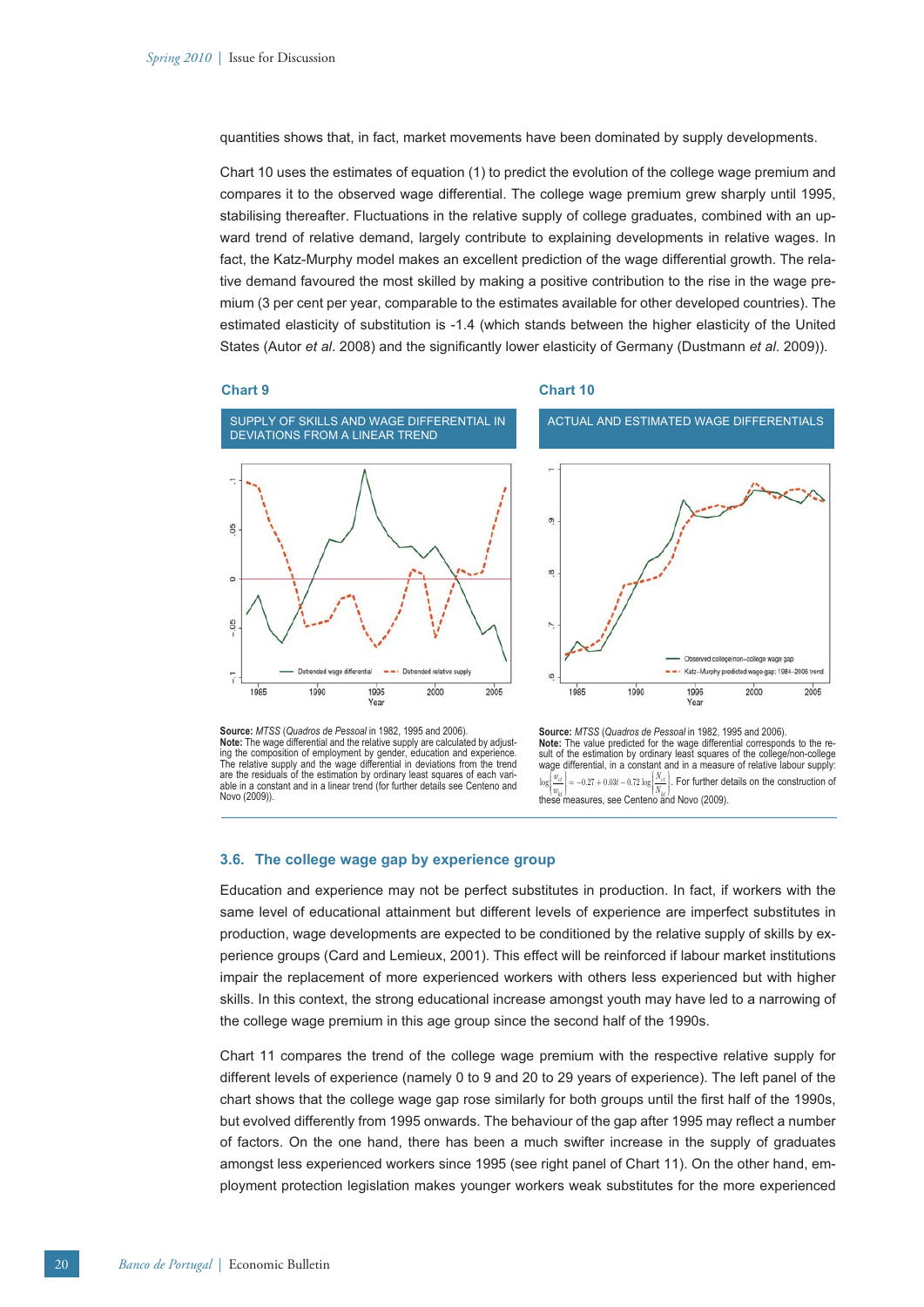

WAGE DIFFERENTIAL AND RELATIVE SUPPLY BY LEVEL OF EXPERIENCE

# **Chart 11**

**Source:** *MTSS* (*Quadros de Pessoal* in 1982, 1995 and 2006).

Note: The left-panel chart plots the college/non-college wage differential for the two experience groups, 0-9 and 20-29 years. The right-panel chart plots the<br>relative supply of college graduates for these groups. For furt (2009).

ones, thereby raising the incidence of fixed-term contracts among these workers, contributing to a segmentation of the labour market and reducing their bargaining power.

It is possible to estimate a model for the college wage gap by experience group by including in the analytic structure of Katz and Murphy the relative supply of skills within each experience group and for economy as a whole (Centeno and Novo, 2009). Hence, each experience group has a different elasticity of wages to shifts in the relative supply of within-group skills, in addition to reacting to supply in the economy as a whole. The previous analysis ignored differences in the experience distribution of educational attainment. However, the introduction of imperfect substitutability between younger (less experienced) and older (more experienced) workers makes it possible to identify different wage premium sensitivities depending on whether they refer to the aggregate relative supply of skills or to a specific experience-group supply. The model estimated in Centeno and Novo (2009) reports a within-group elasticity of substitution of -2.96 (which means that per each log point of increase in the relative supply of skills the wage premium is reduced by 0.34 log points). The elasticity of substitution in relation to the aggregate supply of skills is slightly lower (close to -2).<sup>3</sup>

From 1995 to 2006, the relative supply of skills in the group of workers with 0 to 9 years of experience increased by 79 log points relative to that of the group of workers with 20 to 29 years of experience. Over the same period the college wage premium declined by 15 log points for the less experienced workers and increased by 14 log points for the most experienced group (*i.e*. a 29 log point differential). By using the estimated elasticity, it is possible to account for 27 of the 29 log points increase in the college wage premium differential. This means that the fall in the wage differential observed since 1995 for the group of younger workers is almost exclusively accounted for by the extraordinary increase in the supply of skills for low levels of experience. These changes in wage premia occur in a context where there is no evidence of a decline in the relative demand for skills.

(3) The results of the separate estimation of the model for each of the four experience groups (0 to 9 years, 10 to 19 years, 20 to 29 years and over 30 years) lead to conclude that the sensitivity of wages to within-group supply declines with experience, *i.e*. the wages of younger workers react more to an increase in the within-group supply of skills.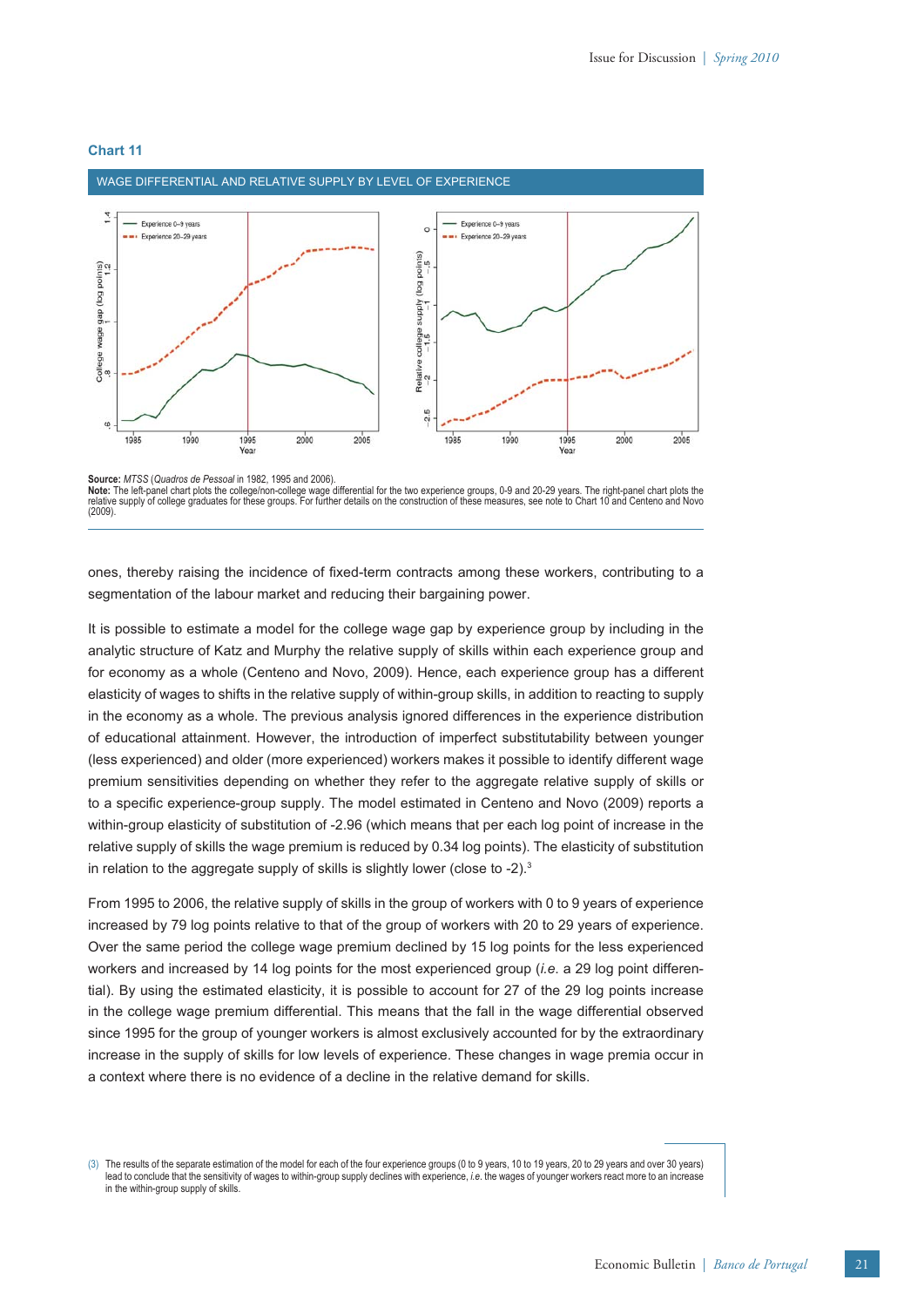#### **3.7. Wage dispersion**

The difference in productivity among workers with different levels of schooling, which is reflected in the already documented wage premium, and the age composition of the workforce inevitably give rise to heterogeneity in wage distribution. The Gini index is often used to describe this heterogeneity. It assumes zero in case of perfect equality (all wages are equal) and one if there is perfect inequality (a single individual receives all wages). Complementarily, the wage ratios between the  $90<sup>th</sup>$  and  $50<sup>th</sup>$ percentiles can be used to describe the dispersion in the upper tail of the wage distribution, and the ratio between the 50<sup>th</sup> and 10<sup>th</sup> percentiles to characterize lower-tail dispersion.

Chart 12 shows that inequality increased over the period under analysis, although decelerating from 1995 onwards. In 1982, the Gini index was 0.21 points, while 13 years later it stood at 0.31 points. However, from 1995 to 2006 this index increased only slightly, to 0.32 points. Chart 12 plots the two additional inequality measures: the 90/50 and 50/10 percentile wage ratios. These measures behaved differently in the two periods. From 1982 to 1995 inequality in the lower tail grew somewhat, while from 1995 to 2006 it declined by around 3 per cent. At the other end, upper-tail inequality grew throughout the whole period, but more significantly between 1982 and 1995, above 25 per cent, while in the 1995-2006 period more than halved, increasing only 10 per cent.

# **Chart 12**





Table 2 expands the analysis by considering changes in inequality by groups of education and age levels. There are three noteworthy facts. First, indicators show that inequality widens with education. Second, it also increases with age. Third, and in line with the above analysis, inequality evolved differently in the two periods considered.

Holding age constant, higher levels of education are associated with higher levels of inequality. For example, in 2006, the Gini index was 0.16 points for middle-aged individuals (36-45 years) with 4 years of schooling or less, increasing in a monotonic way to 0.35 points for college graduates. A similar exercise, but this time holding constant the level of education, shows that older individuals have a less homogeneous wage distribution. For example, in 2006 the Gini index for secondary education, for those aged 35 or less, was 0.23 points, for middle-aged individuals it was 0.31 points and it increased to 0.34 points for the older group (46 years or over). Both results are expected and may be due to better productive characteristics (higher level of education and experience), but also to the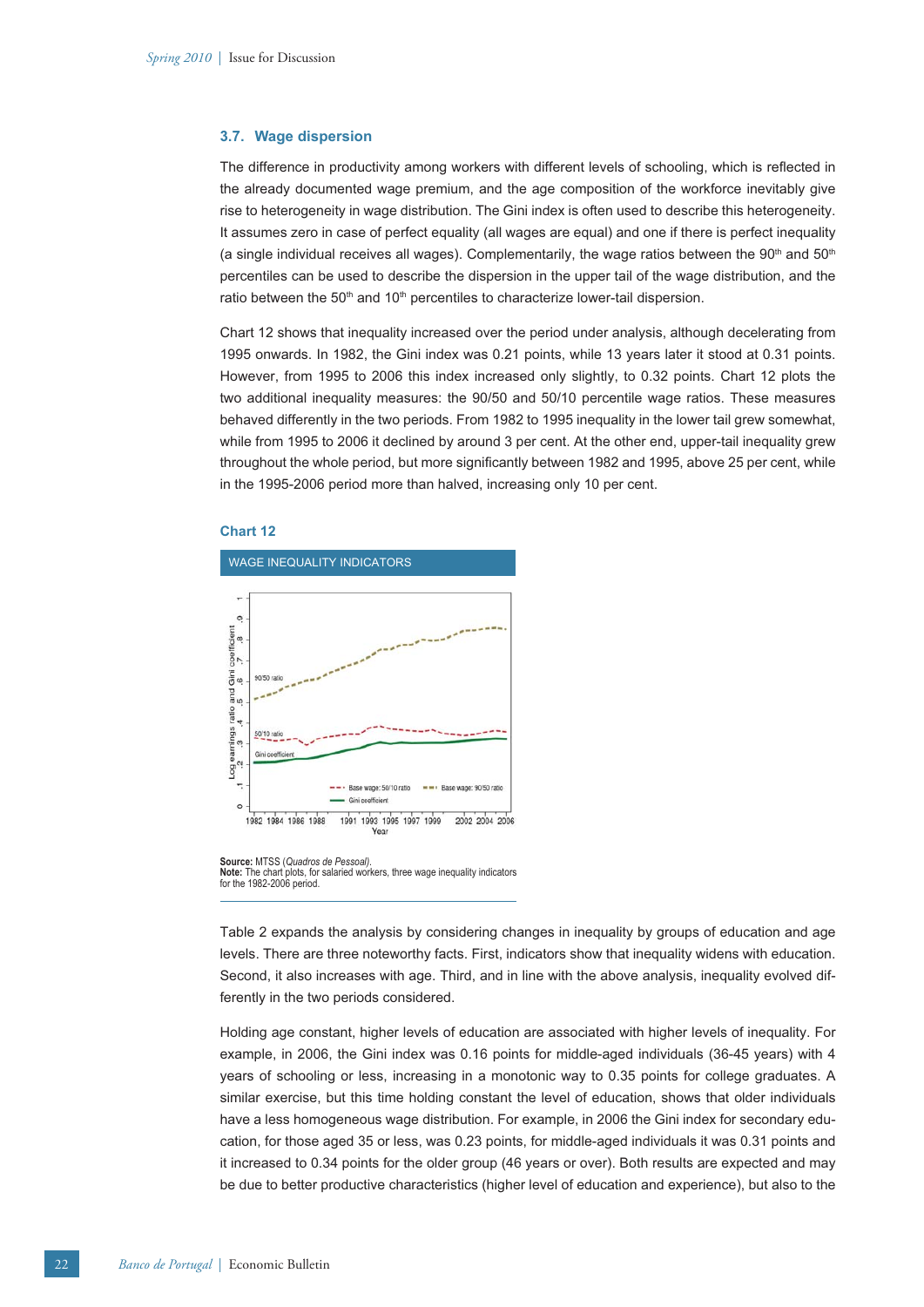| GINI INDEX BY AGE AND EDUCATION |                              |       |       |  |  |  |
|---------------------------------|------------------------------|-------|-------|--|--|--|
|                                 | 1982                         | 1995  | 2006  |  |  |  |
|                                 |                              |       |       |  |  |  |
|                                 | 4 or less years of schooling |       |       |  |  |  |
| Age $<$ 36                      | 0.133                        | 0.154 | 0.140 |  |  |  |
| Age 36-45                       | 0.157                        | 0.193 | 0.160 |  |  |  |
| Age $> 45$                      | 0.163                        | 0.215 | 0.204 |  |  |  |
| All                             | 0.153                        | 0.199 | 0.187 |  |  |  |
|                                 | 4-6 years of schooling       |       |       |  |  |  |
| Age $<$ 36                      | 0.163                        | 0.172 | 0.151 |  |  |  |
| Age 36-45                       | 0.178                        | 0.231 | 0.190 |  |  |  |
| Age $> 45$                      | 0.209                        | 0.264 | 0.251 |  |  |  |
| All                             | 0.199                        | 0.225 | 0.197 |  |  |  |
|                                 |                              |       |       |  |  |  |
|                                 | 6-9 years of schooling       |       |       |  |  |  |
| Age $<$ 36                      | 0.191                        | 0.221 | 0.176 |  |  |  |
| Age 36-45                       | 0.198                        | 0.247 | 0.246 |  |  |  |
| Age $> 45$                      | 0.244                        | 0.259 | 0.312 |  |  |  |
| All                             | 0.231                        | 0.291 | 0.255 |  |  |  |
| 9-12 years of schooling         |                              |       |       |  |  |  |
| Age $<$ 36                      | 0.184                        | 0.264 | 0.230 |  |  |  |
| Age 36-45                       | 0.213                        | 0.272 | 0.307 |  |  |  |
| Age $> 45$                      | 0.242                        | 0.307 | 0.341 |  |  |  |
| All                             | 0.230                        | 0.303 | 0.304 |  |  |  |
| College degree                  |                              |       |       |  |  |  |
|                                 |                              |       |       |  |  |  |
| Age $<$ 36                      | 0.214                        | 0.300 | 0.277 |  |  |  |
| Age 36-45                       | 0.231                        | 0.303 | 0.345 |  |  |  |
| Age $> 45$                      | 0.251                        | 0.322 | 0.376 |  |  |  |
| All                             | 0.255                        | 0.332 | 0.359 |  |  |  |

### **Table 2**

**Source:** *MTSS* (*Quadros de Pessoal* in 1982, 1995 and 2006).

Note: The table shows, for salaried workers, the Gini index calculated for each group defined by the schooling level and age group.

role played by internal labour markets (accessible to tenured workers) and other institutional labour market characteristics (unionisation).

Finally, there is a clear difference between periods. From 1982 to 1995 inequality increased in all levels of education and in age groups within schooling levels, while from 1995 to 2006 it typically declined. More precisely, wage inequality declined for individuals with 9 years of schooling or less, remaining equal for those with secondary education and continuing to increase for college graduates, although at a slower pace. This occurred despite the enormous rise in the supply of higher qualifications, which suggests that the rise in demand more than offset the rise in supply.

In this intertemporal evolution it is interesting to condition simultaneously on age and education. For example, inequality among young workers (aged 35 or less) declined for all levels of education in the most recent period. By contrast, workers aged 45 and over with at least 9 years of schooling had higher degrees of inequality in 2006 than in 1982 or 1995. As stated previously, differences amongst younger and older workers suggest that the latter are more protected against fluctuations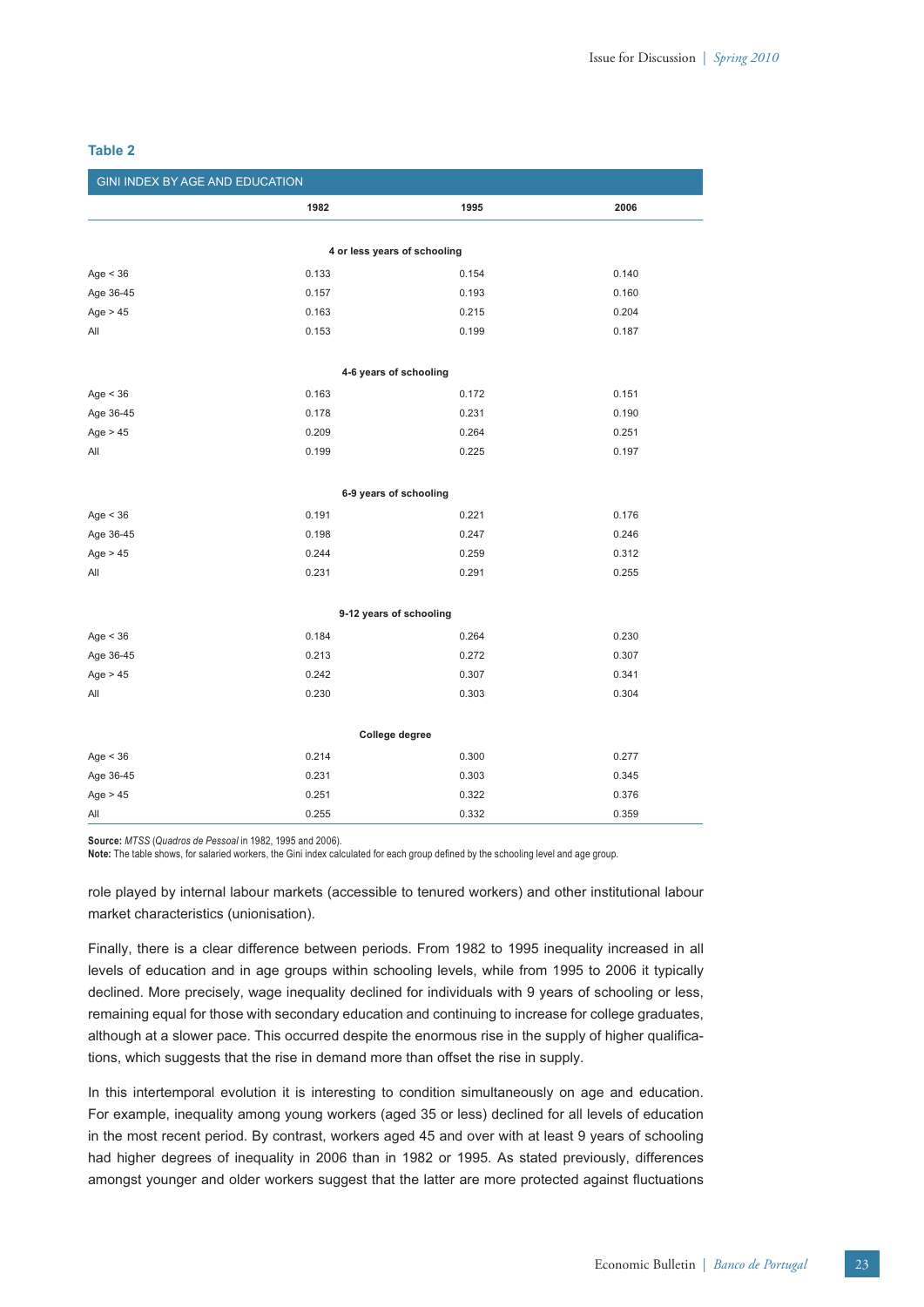in the economy and are more capable of capturing the rents that exist in the economy. Fixed-term contracts, which are more ubiquitous among younger workers, may play a significant role in explaining the different inequality patterns.

# **4. FROM INDIVIDUAL WAGES TO HOUSEHOLDS' INCOME AND EXPENDITURE**

The previous section has sought to evaluate the role of education in explaining individual wage returns and dispersion in the labour market. In this section, the analysis will be extended in three dimensions. First, the object of the analysis will be Portuguese households as a whole. At a more immediate level, this implies a substantial widening of the scope of the analysis, not only in terms of working-age individuals – including information on the self-employed and civil servants – but also as regards the total life cycle of the individuals. This new level of the analysis is relevant given that many decisions with an economic impact are taken at the household level, namely regarding labour supply, family planning, savings, sharing of monetary resources, or investment in financial and non-financial assets (for a comparative analysis of these issues across a group of nine countries, see Krueger *et al*. (2010), and the respective references). It should also be noted that most transfers to/from the State are made at the household level.

Second, this analysis will evaluate not only labour market income, but total monetary income generated at household level. Therefore, account will be taken of the role of financial markets, the social security system and private redistribution mechanisms in the generation of disposable income.

Finally, this article will seek to evaluate the extent to which the role of education in the generation of returns and income distribution inequality also applies to households' expenditure decisions. This is particularly interesting given that expenditure represents an important dimension in the evaluation of the economic welfare and long-term living standards (Meyer and Sullivan, 2008).

This section is organised as follows: Subsection 4.1 presents a summarised description of the databases used. The subsequent subsection illustrates some characteristics of households in Portugal, in terms of their decisions over the life cycle and with a breakdown by the respective educational attainment. Subsection 4.3 presents an analysis of returns to education at the household level over the 1994-1995/2005-2006 period, with a focus on the most recent period. Finally, Subsection 4.4 evaluates the role of education in income and expenditure dispersion in Portugal. In particular, it will quantify the share of income and expenditure inequality which may be directly due to differences across education groups.

# **4.1. Data description**

In this section, the analysis is based on information taken from the Household Budget Survey (*IOF*) 1994-1995 and the Household Expenditure Survey (IDEF) 2005-2006, both carried out by INE.<sup>4</sup> More than 10,000 (non-overlapping) households have participated in each survey. Surveys provide information on the income and expenditure patterns of each household – including monetary and nonmonetary components – and on a number of socio-demographic characteristics of the households and their members. Household expenditure relates to the main year of each survey (1995 and 2006), while income aggregates refer to the year before (1994 and 2005 respectively). Surveys also provide weights for each household making it possible to extrapolate the results of the surveys for the population as a whole (*INE*, 2008). These weights were used in all calculations below.

<sup>(4)</sup> For a detailed presentation of the survey and the sample design of the *IDEF* of 2005-2006, see *INE* (2008).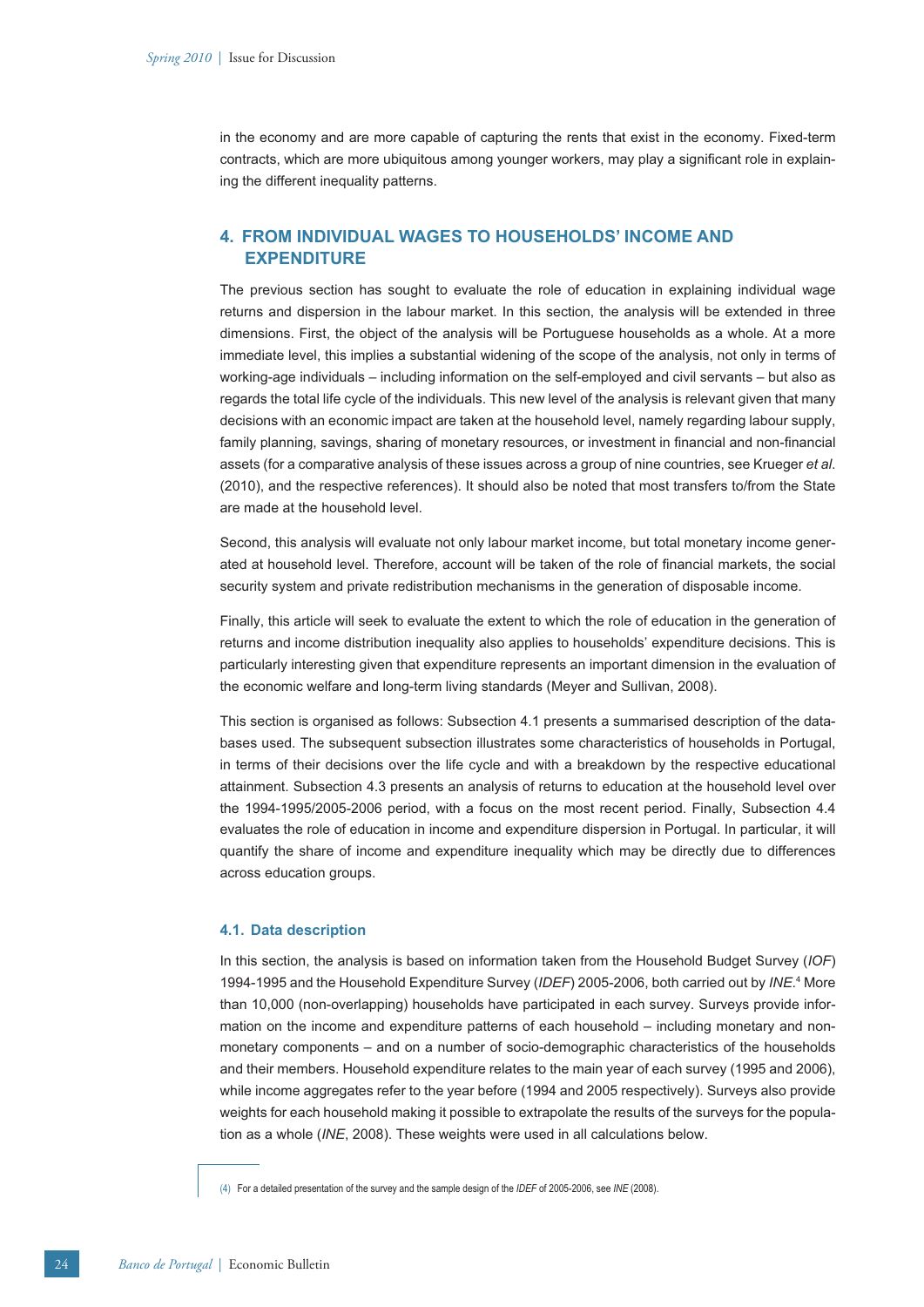Given that the income and expenditure aggregates are measured at the household level, we assume that the resources are equally shared in each household. Moreover, households' income and expenditure have been re-scaled to capture the fact that different households – in terms of their size and composition – present different needs. The OECD-modified equivalence scale is used in this article. It assigns a value of 1.0 to the first household member, 0.5 to each additional adult member and 0.3 to each child (aged under 15). For illustration purposes, in the case of a household formed by 2 adults and 2 children, the income (expenditure) level per equivalent adult corresponds to the division of the household's income (expenditure) by a factor of 2.1, wherefore this value is assigned to each household member. All results below refer to measures per equivalent adult.

### **4.2. Characteristics of the households, level of education and life cycle**

The transmission of returns to education generated in the labour market to the level of households' income and expenditure is necessarily conditional on the characteristics of the household members and their joint decisions. This subsection seeks to establish some facts on the interaction between the educational gradient and different structural characteristics of households, also taking into account the dynamics inherent in the agents' life cycle. The analysis is based on data of the *IDEF* 2005-2006.

A first dimension to be assessed refers to the composition of households depending on the level of education. Chart 13 presents the OECD-modified equivalence scale applied to households in the *IDEF* 2005-2006. As expected, this "equivalence factor" shows a hump-shaped behaviour over the life cycle, reflecting, on the one hand, marital and family planning decisions and, on the other, the average life expectancy of the agents. The chart suggests that the equivalence factor is relatively lower for households with higher qualifications, particularly until the mid-life cycle. This conclusion is chiefly due to the fact that more qualified heads of household are, on average, more prone to live alone.<sup>5</sup> It may therefore be concluded that the composition of households will tend to raise the relative return to higher qualifications, as well as the respective dispersion.

Another relevant dimension in the formation of households lies in the relative level of education of the spouses. According to data from the *IDEF* 2005-2006, and in line with evidence for other countries, there is a significant educational homogeneity in households in Portugal (Chart 14). For example, the share of marriages in which the educational attainment level of both spouses does not reach the 9 compulsory years of school attendance stands at approximately 80 per cent. Similar ratios are observed in higher levels of education. This trend has not changed significantly over recent decades, which can be observed when comparing the results for the different age groups. Naturally, the fact that spouses have similar levels of educational attainment implies that the high returns to education illustrated in Section 3 will tend to be transferred, to a large extent, to households. It should also be mentioned that a number of economic shocks are related to the level of education, such as situations in which technological progress is biased towards better skills or the case of recessive periods, where less qualified workers are typically the most affected. Therefore, educational homogeneity among spouses will tend to mitigate the potential role of the household in terms of risk sharing, as it raises the correlation among the events that affect – either positively or negatively – each of the spouses.

Finally, the level of education directly influences the generation and dispersion of household income through decisions related to participation in the labour market. In order to evaluate this issue, Charts 15 and 16 present the employment rates of household heads and their spouses (if applicable), depending on educational attainment. The observation of the charts leads to two main conclusions.

<sup>(5)</sup> According to data of the IDEF 2005-2006, there seems to be no significant difference in the average number of children in households for different levels of educational attainment of the respective head, although more qualified households tend to have a relatively lower number of children at the start of working age and a relatively higher number in the rest of the life cycle.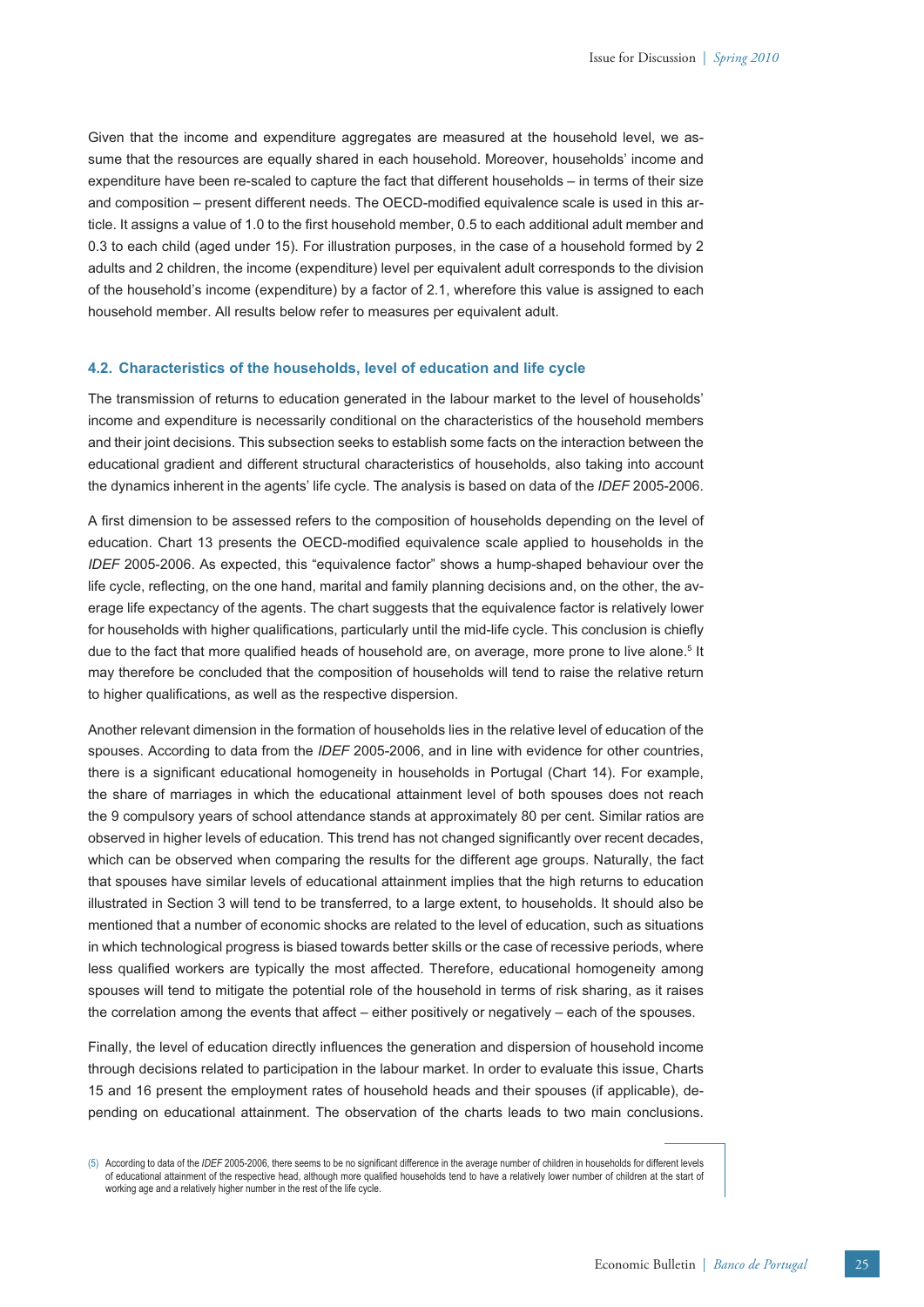

# **Chart 15**

**Chart 16**



First, the employment rate shows a clear positive relationship with the level of education of the individuals, as regards both the heads of household and their spouses. This further supports the idea that education is an investment, wherefore non-participation in the labour market implies an opportunity cost that increases in parallel with educational attainment. Greater participation in the labour market of individuals with higher skills is another dimension in which income aggregation within households will tend to strengthen education-related returns and their distribution. Second, participation in the labour market is high, not only of household heads, but also of their spouses. In the case of household heads, the employment rates average around 90 per cent in the 25-54 age group, quickly declining in higher age groups. The employment rates of the spouses, in turn, are consistently below those registered by the household heads – albeit by less than 10 p.p., on average  $-$ , with a similar profile in terms of the life cycle.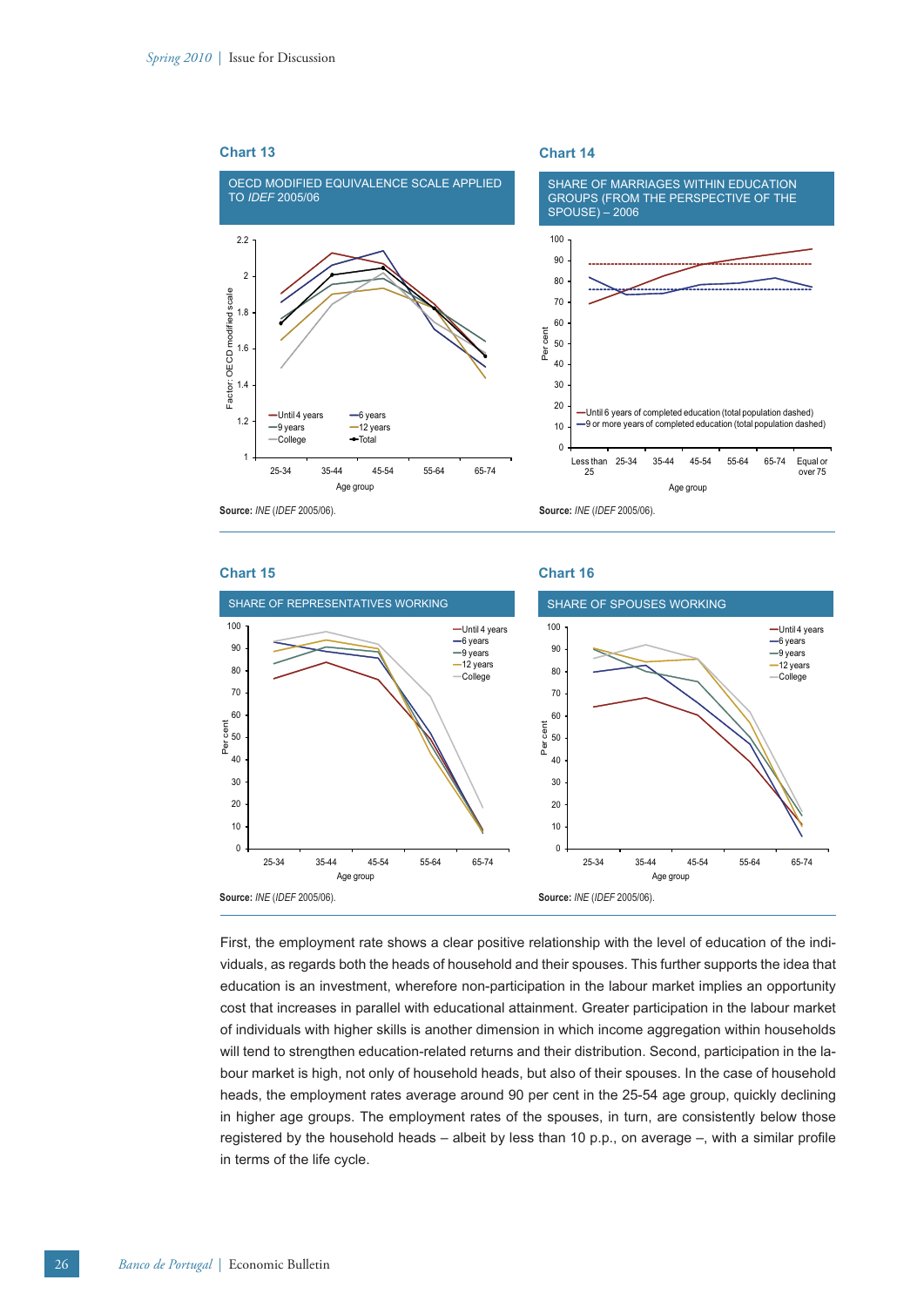Evidence suggests that the household characteristics – in terms of composition and birth rates, the relationship between the marital bond and the level of education, and decisions related to participation in the labour market – seem to imply the maintenance of high returns to education, when estimated at the household level, as well as an increasing dispersion of income. The subsections below present evidence on these issues based on the Household Budget Survey (*IOF)* 1994-1995 and the *IDEF* 2005-2006.

# **4.3. Returns to education at household level: wages, income and expenditure**

This section seeks to evaluate the returns to education at the household level. The analysis will cover not only income aggregates, but also expenditure aggregates, which are potentially more relevant for the evaluation of expectations in terms of income generation on a permanent basis. Again, it should be noted that all monetary aggregates will be measured per equivalent adult, according to the OECDmodified equivalence scale.

Table 3 presents some descriptive statistics that make it possible to establish the main features of the returns to education in terms of income and expenditure, and their recent developments. The upper panel of the table presents – for the different education groups – the average wage levels of employees, total monetary income levels (for the subgroup of households with wage earners), total monetary income levels (for all households) and total expenditure excluding owner-occupied housing (again for all households). All the variables were re-based for a 100-base scale, corresponding to the average wage level of wage earners in 2005. The lower panel of the table presents the changes in the different income and expenditure aggregates from 1994-1995 to 2005-2006. The breakdown by education group is different from that presented in the upper panel of the table, because the breakdown by education groups in the *IOF* 1994-1995 is less detailed than in the *IDEF* 2005-2006.

# **Table 3**

WAGE, INCOME AND EXPENDITURE LEVEL

| MASE, INCOME AND EAT ENDITOINE LEVELO<br>Breakdown by the education attained by the household representative |                                 |                                 |                           |                    |                                |
|--------------------------------------------------------------------------------------------------------------|---------------------------------|---------------------------------|---------------------------|--------------------|--------------------------------|
|                                                                                                              | Wages                           | Monetary<br>income              | <b>Monetary</b><br>income | <b>Expenditure</b> | Memo item:<br>education shares |
|                                                                                                              | <b>Households</b><br>with wages | <b>Households</b><br>with wages | All households            | All households     | All households                 |
| Mean (Wages 2005/06=100)                                                                                     | 100.0                           | 127.6                           | 118.4                     | 93.0               | 100.0                          |
| Until 4 years                                                                                                | 65.6                            | 90.9                            | 82.9                      | 71.0               | 50.5                           |
| 6 years                                                                                                      | 77.0                            | 97.5                            | 96.9                      | 84.3               | 16.9                           |
| 9 years                                                                                                      | 100.4                           | 126.8                           | 125.4                     | 99.9               | 12.8                           |
| 12 years                                                                                                     | 137.9                           | 165.0                           | 168.1                     | 127.1              | 10.4                           |
| College                                                                                                      | 234.0                           | 285.9                           | 281.2                     | 179.0              | 9.5                            |
|                                                                                                              |                                 |                                 | Per cent                  |                    | <b>Percentage points</b>       |
| Change (2005/06 - 1994/95)                                                                                   | 35.6                            | 23.9                            | 27.9                      | 13.7               | 0.0                            |
| None                                                                                                         | $-9.9$                          | $-5.3$                          | 1.7                       | 2.0                | $-6.3$                         |
| 4 to 9 years                                                                                                 | 23.9                            | 14.8                            | 16.8                      | 6.7                | $-1.9$                         |
| 12 years                                                                                                     | 33.1                            | 16.4                            | 17.3                      | 1.5                | 4.0                            |
| College                                                                                                      | 24.4                            | 14.6                            | 14.2                      | $-2.7$             | 4.2                            |

**Source:** *INE* (*IOF* and *IDEF*).

Notes: Average levels defined per equivalent adult. Observations were weighted with sample weights. Total wages and income are liquid of taxes and contri-<br>butions to social security regimes. Monetary income includes all so housing.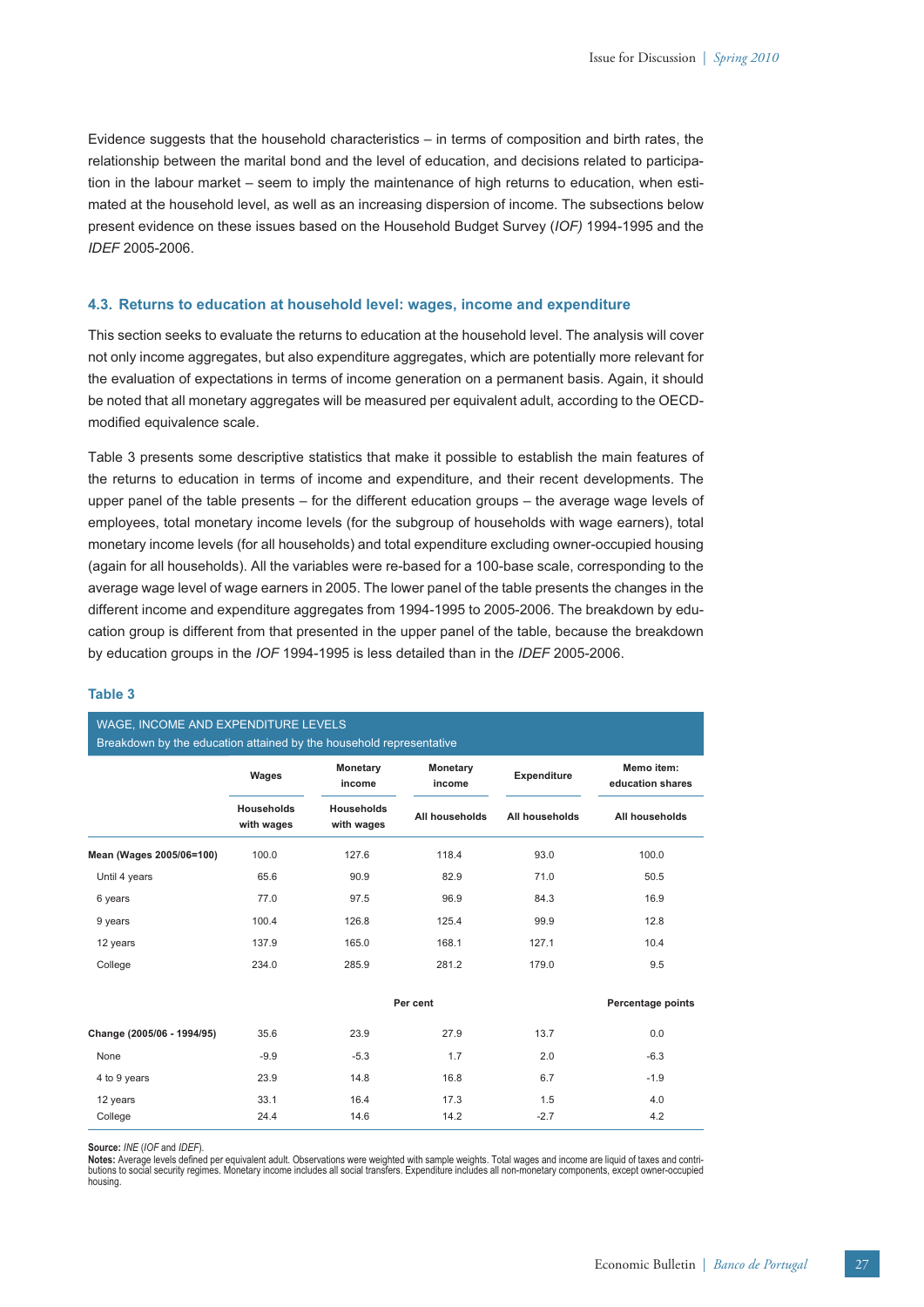The main ideas arising from the table are the following: first, income and expenditure levels are strongly related to the level of education of the head of household. There is a sustained increase from one education group to the next, which is more marked in the households whose head has completed college. For instance, in the case of households whose head has completed, at most, primary education, wages stand at around two thirds of the average, whereas in households whose head has completed college wages are more than twice as high as the average. These results are in line with evidence in Section 3.6

Second, total monetary income, taken as a whole, is almost 30 per cent higher than the level of labour income. This is first due to income of the self-employed, which account for a significant share of the total number of workers in Portugal. To a lesser extent, social transfers also have a considerable impact, even for the sub-group of households with labour income. It is worth noting that the percentage increase in income is relatively uniform for the different education groups.

Third, when assessing all households (and not only those participating in the labour market) the average income level decreases, in particular for households with a maximum of 6 years of school attendance. This is the result of including in the sample households comprising only inactive members, typically in higher age groups, who have much lower levels of education (see Section 2). Such observation suggests the importance of taking into account the life cycle of the agents when evaluating returns to education. In this vein, Chart 17 illustrates the generation of monetary income over the life cycle.<sup>7</sup> As expected, monetary income shows an upward profile up to the end of working age and a slightly downward trend in higher age groups, for all levels of education. The first conclusion to be drawn from the chart is that significant returns to education can be observed over the whole life cycle of the agents, including the retirement age. Indeed, in these higher age groups, the sharp drop observed in wages is only partly reflected in total monetary income, which, on average, stands close to the income levels earned during the mid-life cycle.

Fourth, the evidence regarding expenditure aggregates shows that the returns to education in terms of income pass through – albeit in a mitigated manner – to the returns to education in terms of expenditure. For instance, the expenditure of households whose head has completed a maximum of 4 years of school attendance stood 25 per cent below the average, whereas the expenditure of households whose members have completed college was 40 per cent above the average. These levels confirm the existence of a relative compression in expenditure decisions, in terms of the educational gradient, *vis-à-vis* the corresponding generation of income. Chart 18 also indicates that the profile in terms of expenditure decisions over the life cycle is less marked than the income profile. Such result is largely associated with the fact that the analysis focuses on expenditure measures per equivalent adult, which consider the household composition. In effect, had the focus been on measures per household, a hump-shaped profile would be obtained, quite similar to the income profile. This is line with the evidence reported by Attanasio and Weber (2010).

A fifth conclusion to be drawn from the table relates to the percentage changes in income and expenditure from 1994-1995 to 2005-2006, by education group. The lower panel of the table clearly shows that, in this period, the growth of wages, income and expenditure was not homogeneous across education groups. Indeed, while there was a higher growth of income in higher education groups (thus contributing to an increase in income inequality), expenditure recorded higher rates of growth in lower education groups (thus contributing to a decline in expenditure inequality). Given the

<sup>(6)</sup> Note that in Section 3, the analysis of the *Quadros de Pessoal* covers employees working full-time in the private sector in October every year. Table 3 includes all households whose members are wage earners (including civil servants) in 2005 as a whole.

<sup>(7)</sup> The precariousness of the exercise results from the fact that this is a cross-sectional sample. It implies that we do not examine income generation in each household over the life cycle, but instead income generated by households in different age groups, at a given moment in time (and therefore subject to different backgrounds in terms of incentive structures).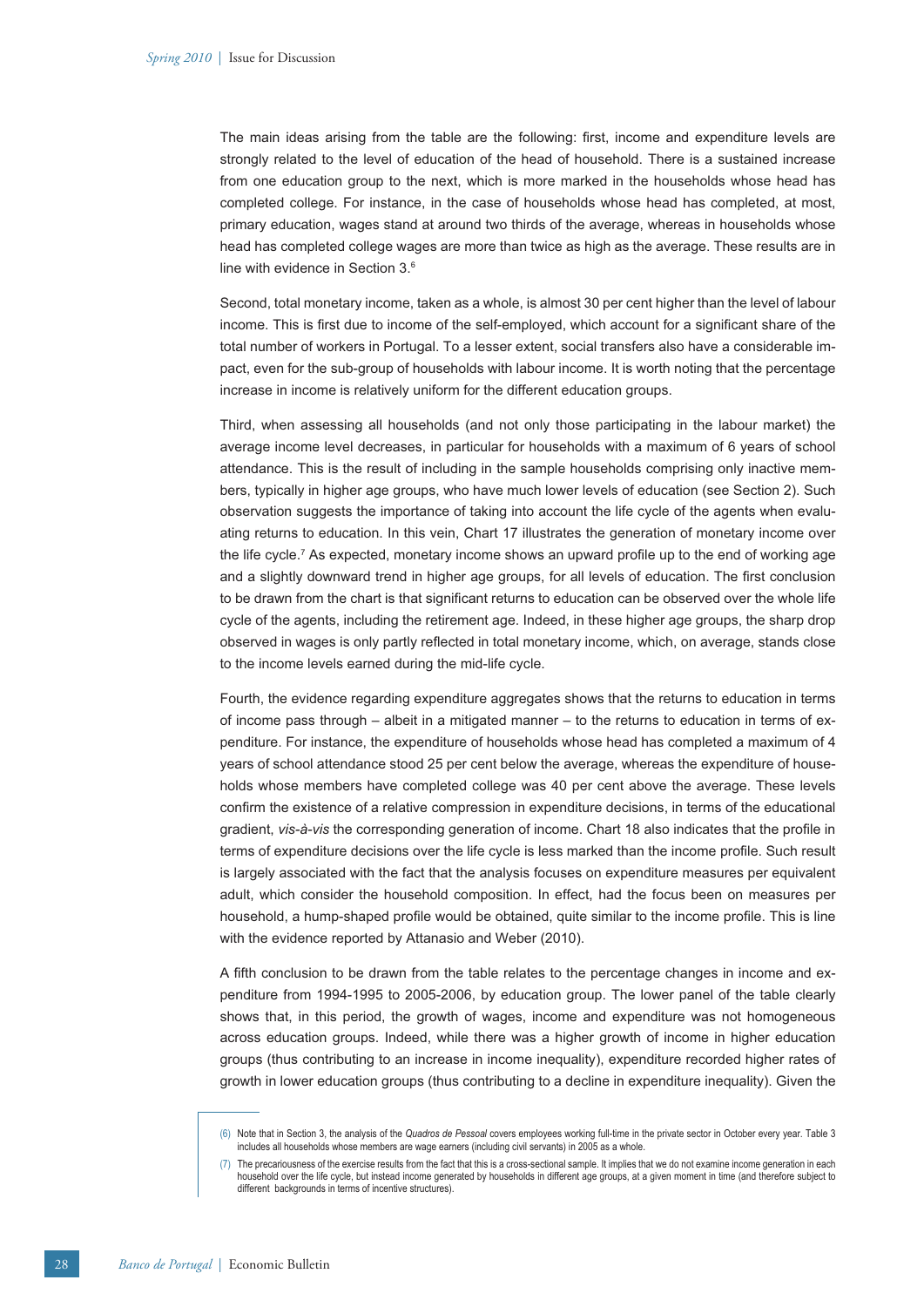

significant changes in education groups in this period – with an increase in the share of households with higher educational attainment – the composition effects play an important role in the aggregate dynamics of income and expenditure. For instance, none of the four education groups shows growth rates above the population average in any of the monetary aggregates considered.

As seen in Section 3, it is possible to obtain a more accurate quantification of the returns in the different education groups in Portugal by estimating quantile regressions of the income (and expenditure) logarithms in a set of explanatory variables representing (i) the geographic characteristics of the place of residence (region where the household resides and the degree of urbanisation of the place of residence); (ii) the characteristics of the household (size of the household, number of members working other than the head of household, existence of a spouse in the household); (iii) the age of the head of household; and (iv) the maximum educational attainment between the household head and the respective spouse (if any).<sup>8</sup>

Charts 19 and 20 present the results of these quantile regressions. The estimated coefficients measure the impact of the education levels on the income or expenditure logarithm, for each percentile of conditional distribution (compared to the case where the household has completed a maximum of 4 years of schooling). The charts point to the existence of high returns to education in Portugal for all schooling levels, in both income and expenditure. These returns increase as the individual moves up along the education path. In addition, in the case of income, returns to education rise significantly as the percentiles of conditional distribution are higher, particularly in college. This contributes to raising income inequality in Portugal (see also Machado and Mata, 2001). In contrast, in the case of expenditure, returns are relatively stable over the whole conditional distribution.

In quantitative terms, it is possible to calculate that the college graduation wage premium per equivalent adult – *vis-à-vis* a maximum of 4 years of school attendance – stands at approximately 170 per cent (100 log points) in lower income percentiles, and rises to 230 per cent (120 log points) in higher percentiles. Compared with the cases where households have completed upper secondary education, the college graduation wage premium per equivalent adult stands at approximately 50 per cent in lower income percentiles and rises to around 80 per cent in higher percentiles. In terms

(8) The results would nevertheless be robust if instead we included only the educational attainment level of the head of household.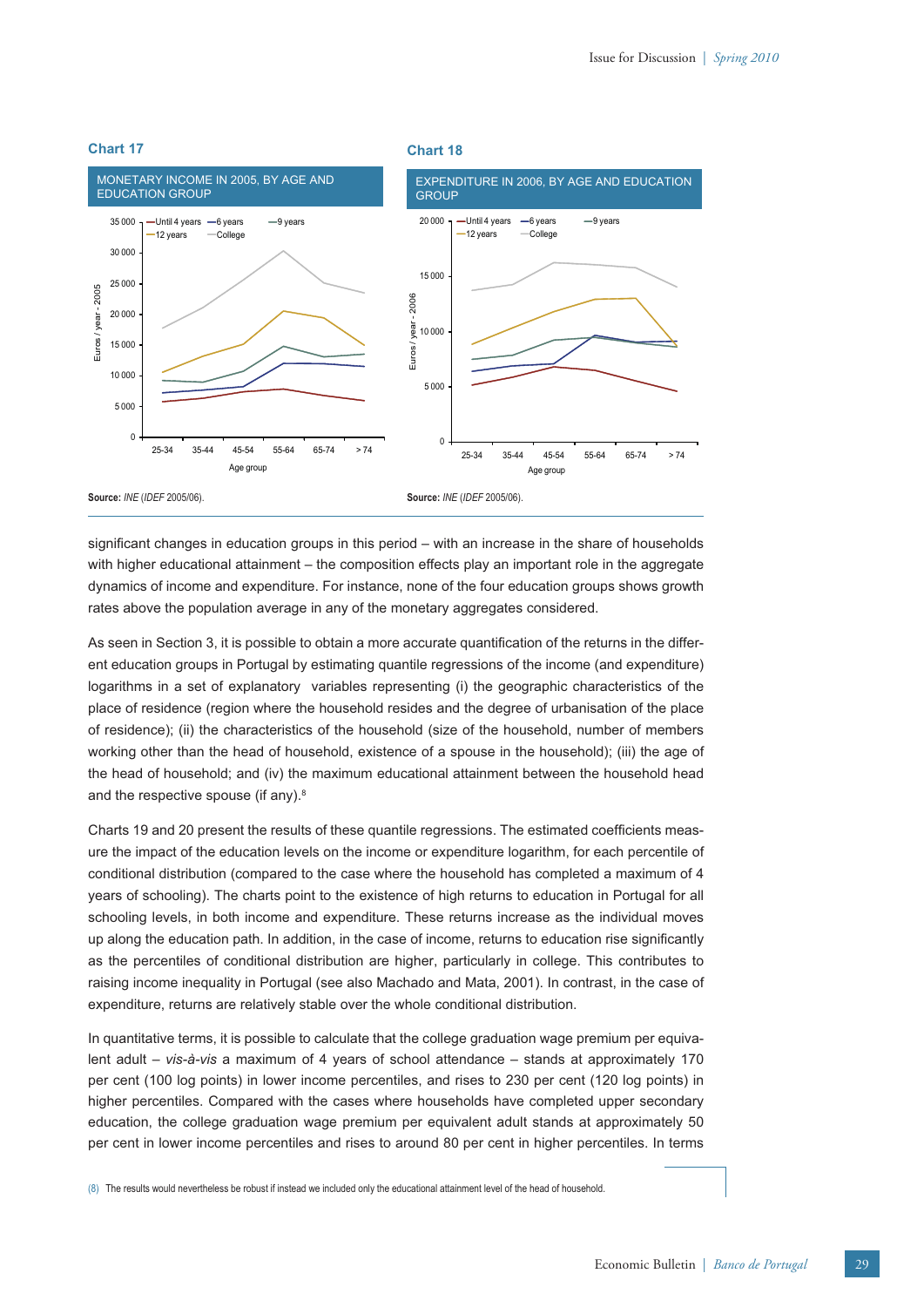

of expenditure per equivalent adult, the college graduation premia, when compared with the cases where the households have completed 4 to 12 years of school attendance, stand at 145 and 50 per cent respectively and remain relatively stable over the respective conditional distributions.<sup>9</sup>

For the purpose of comparison with Chart 8 of Section 3, it is interesting to calculate the college premium *vis-à-vis* the other schooling levels for the different percentiles of the respective conditional distribution. The results are presented in Chart 21 and point to a premium of approximately 100 per cent in lower income percentiles and of around 170 per cent in the right tail of income distribution. These results confirm the main features already identified in Chart 8 and suggest that returns to education, in terms of income, are estimated to be higher than those for income at the individual wage level.

# **Chart 21**



<sup>(9)</sup> It is also possible to calculate the return of one additional year of schooling, which on average reaches 8.7 per cent in the case of monetary income and 6.9 per cent in the case of expenditure.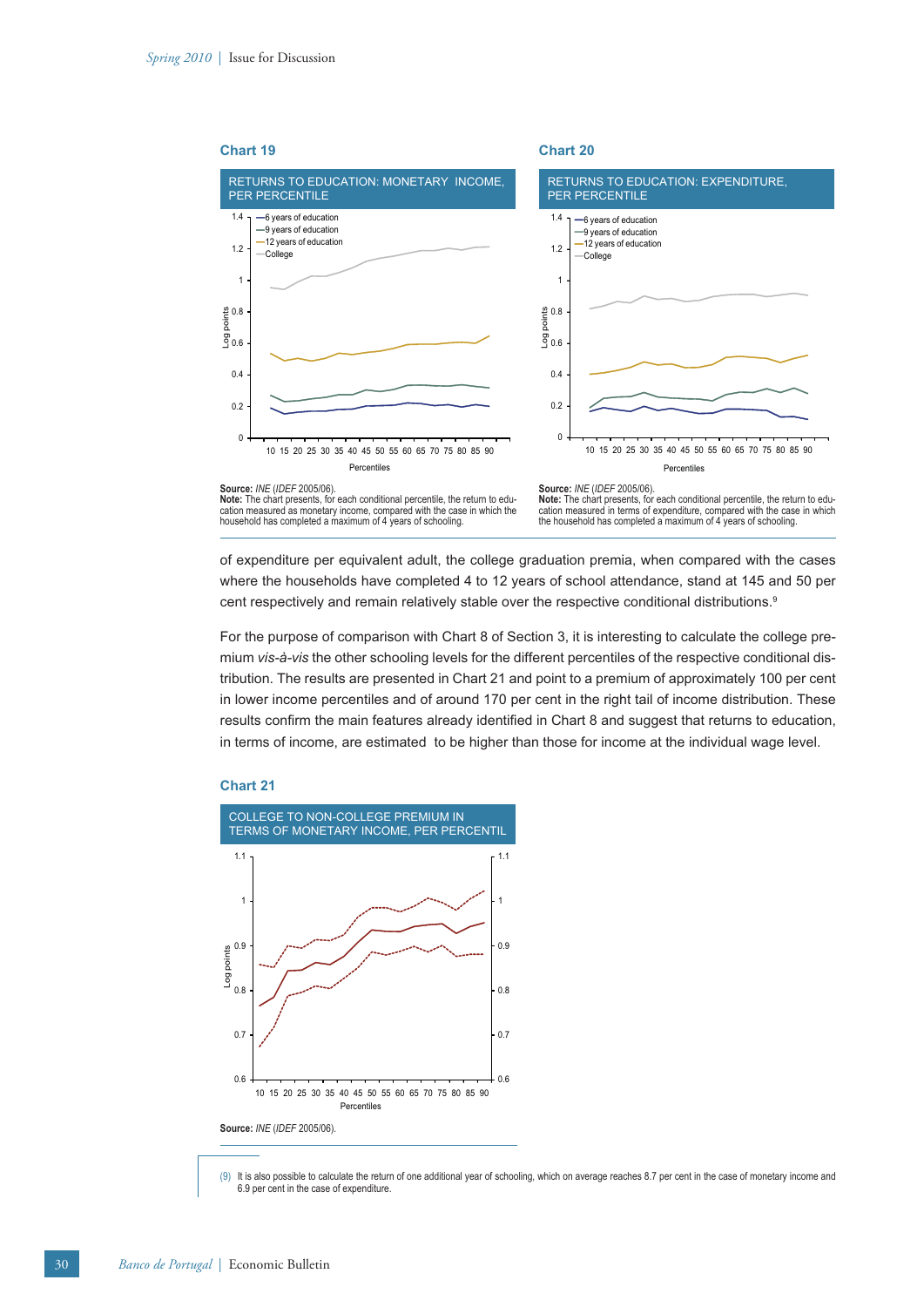#### **4.4. The role of education in income and expenditure dispersion**

As mentioned in Section 3, the high inequality in the distribution of education contributes to the high wage inequality in Portugal. This subsection extends such conclusion to household income and expenditure.

Table 4 presents the Gini coefficient for the different income and expenditure aggregates examined in this section, mimicking the structure used in Table 3. In terms of levels, the table shows the high income and expenditure inequality in Portugal, among the highest across developed countries (OECD, 2008). By way of example, the Gini index for monetary income in the EU-27 as a whole reached 0.31, which compares with 0.37 for Portugal. In terms of changes over time, the evidence points to an increase in income the inequality from 1994 to 2005 and to a decline in expenditure inequality from 1995 to 2006.

# **Table 4**

WAGE, INCOME AND EXPENDITURE: GINI COEFFICIENT Breakdown by the education attained by the household representative

|                            | Wages                    | Monetary<br>income<br><b>Households</b><br>with wages | Monetary<br>income<br>All<br>households | <b>Expenditure</b><br>All households |
|----------------------------|--------------------------|-------------------------------------------------------|-----------------------------------------|--------------------------------------|
|                            | Households with<br>wages |                                                       |                                         |                                      |
| Gini coefficient           | 0.407                    | 0.354                                                 | 0.373                                   | 0.357                                |
| Until 4 years              | 0.325                    | 0.256                                                 | 0.284                                   | 0.318                                |
| 6 years                    | 0.293                    | 0.244                                                 | 0.260                                   | 0.294                                |
| 9 years                    | 0.327                    | 0.286                                                 | 0.299                                   | 0.314                                |
| 12 years                   | 0.342                    | 0.308                                                 | 0.323                                   | 0.322                                |
| College                    | 0.339                    | 0.315                                                 | 0.324                                   | 0.303                                |
| Change (2005/06 - 1994/95) | 0.018                    | 0.024                                                 | 0.019                                   | $-0.039$                             |
| None                       | $-0.049$                 | $-0.082$                                              | $-0.094$                                | $-0.099$                             |
| 4 to 9 years               | $-0.098$                 | 0.003                                                 | 0.004                                   | $-0.040$                             |
| 12 years                   | 0.014                    | 0.020                                                 | 0.017                                   | $-0.026$                             |
| College                    | $-0.003$                 | 0.044                                                 | 0.044                                   | $-0.033$                             |

**Source:** *INE* (*IOF* and *IDEF*).

Notes: Average levels defined per equivalent adult. Observations were weighted with sample weights. Total wages and income are liquid of taxes and contributions to social security regimes. Monetary income includes all social transfers. Expenditure includes all non-monetary components, except owner-occupied housing.

The Gini coefficient value for households whose members are wage earners is substantially higher than that calculated in Section 3, based on *Quadros de Pessoal*. Several reasons may be behind this. On the one hand, as mentioned in Subsection 4.1, the characteristics of the marital bonds and the decisions related to participation in the labour market tend to contribute to raising income dispersion among households. On the other hand, the present analysis is not limited to households whose members are full-time employees, which raises the potential heterogeneity of the situations under study.

As regards the relative dispersion across the different income and expenditure aggregates, total income presents a significantly lower Gini coefficient value than income generated in the labour market. This reflects the equalising effect of social and private transfers in income distribution. In turn, total expenditure dispersion is slightly lower than income dispersion, which may reflect the usual smoothing of consumption expenditure relative to changes in income.

In terms of information per education group, there is a high level of inequality within each educa-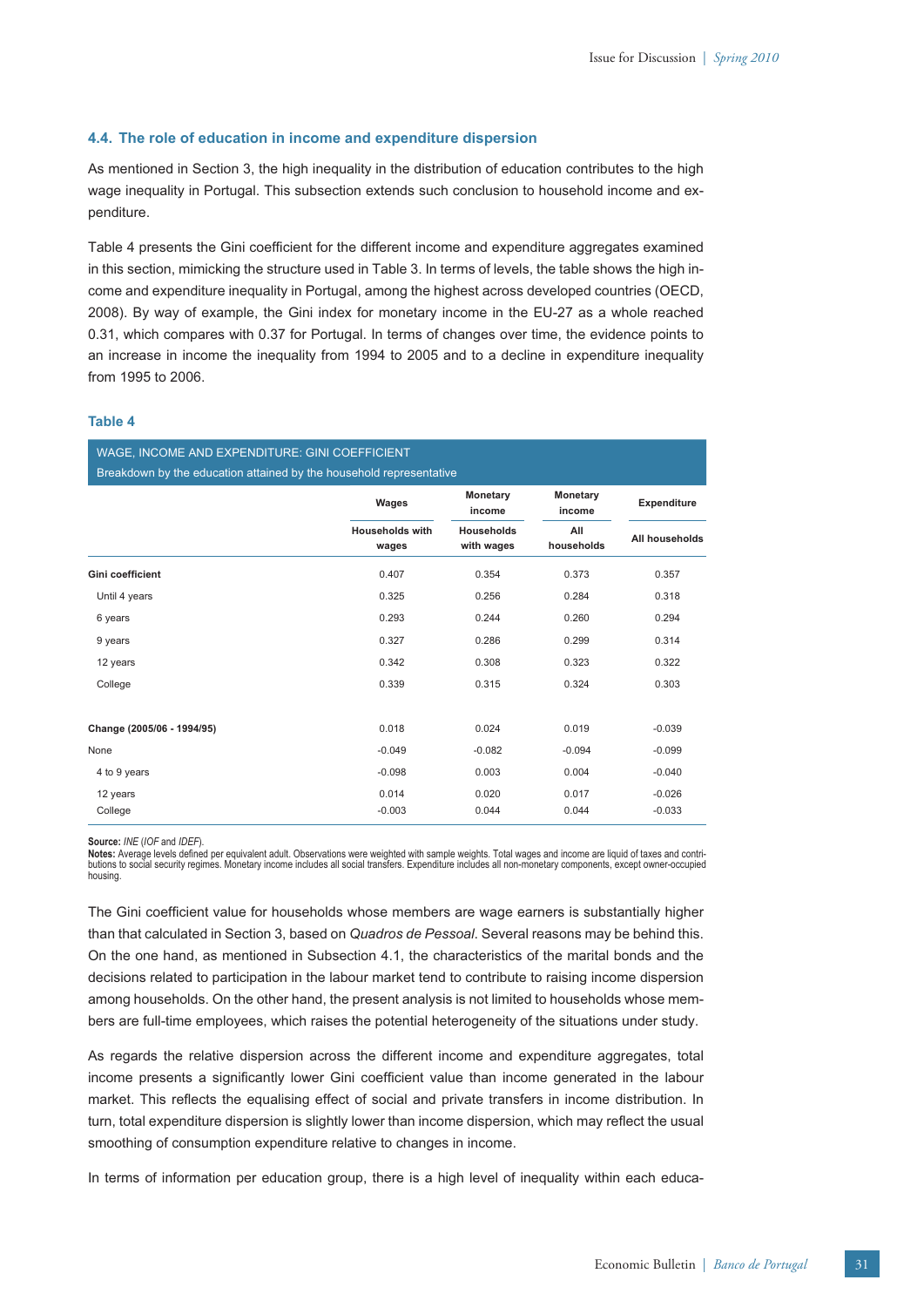tion group, which is higher than inter-group inequality. Also, in the case of income aggregates, this inequality grows in tandem with the educational attainment of the head of household. This result replicates the conclusion reported in Section 3.

In spite of being suggestive, Table 4 does answer the question of which share of inequality in income and expenditure is accounted for by differences in education. Charts 22 and 23 help to tackle this issue. The charts provide a breakdown of inequality by education group, following the methodology presented in Cowell and Jenkins (1995). According to this methodology, for a given share of the population – in the present case education groups – some inequality indices may be broken down into the shares attributable to intra-group inequality and to inter-group inequality (where the latter defines the inequality explained by the characteristic partitioning the population). Naturally, the implementation of this methodology requires inequality measures to be decomposable (which is not the case, for instance, of the Gini coefficient). Thus, and in line with Rodrigues (2007), we analysed generalised entropy indices GE( $\cdot$ ) for two usual parameter calibrations defining the sensitivity to different parts of distribution, GE(0) and GE(1). The results suggest that approximately one third of income inequality in Portugal is associated with differences among education groups. This share is lower in the case of expenditure inequality, standing at around 20 per cent. Finally, the share of inequality attributable to inter-education group inequality increased from 1994-1995 to 2005-2006 for both income and expenditure.



The role of education in explaining inequality in Portugal, however, is not confined to inter-group inequality. In effect, as can be seen in Chart 19, returns to education in terms of income are higher for individuals in the higher percentiles of the respective conditional distribution. This implies that education also contributes to increase inequality within each education group, particularly in the case of college education. This conclusion replicates – for household income – the results presented in Martins and Pereira (2004) for individual wages in the labour market. This conclusion, however, does not apply to expenditure distribution, as can be seen in Chart 20.

In short, education plays an important role in explaining income and, to a lesser extent, expenditure inequality in Portugal. In the case of income distribution, this role arises not only from different returns across the various education groups, but also from different returns within the conditional distribution of income, particularly in the case of college education.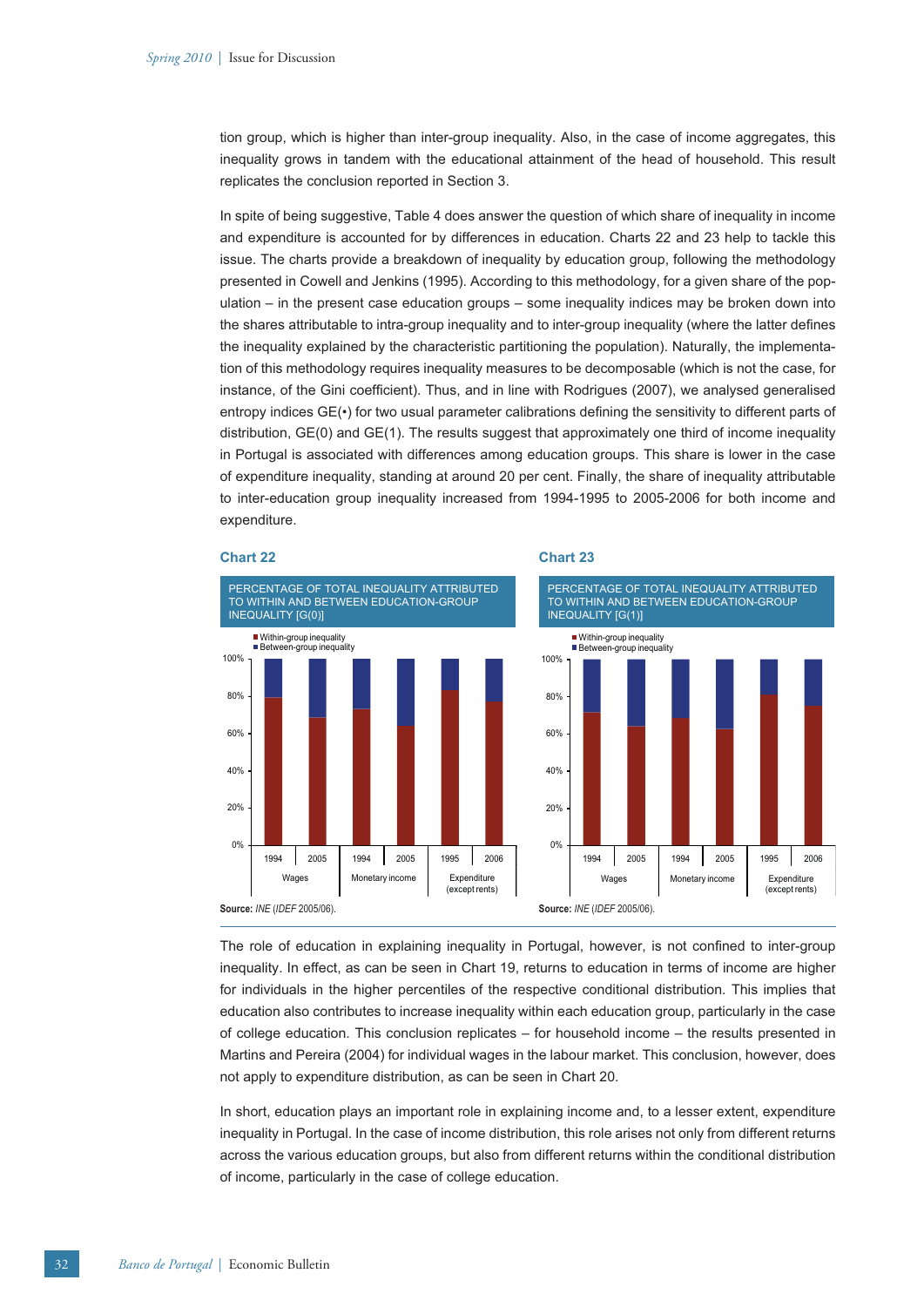# **5. CONCLUSIONS**

In all advanced economies, education provides a significant wage premium, which should be interpreted as a return to investment in higher schooling levels. Human capital accumulation fosters higher productivity of workers which is rewarded in the labour market in the form of higher wages. These individual returns have a direct counterpart in total income of the countries. In Portugal, relatively low skills in the workforce are a binding constraint on the real convergence process to European Union income levels. In fact, the current relative level of income per capita in Portugal compared with its European partners is broadly in line with would be expected, in view of the relative educational endowments of human capital of their populations.10

The debate on the wage structure (level, premium and wage inequality) in developed economies has evolved around a "continental divide". On the one hand, Anglo-Saxon countries show higher and growing inequality in the 1980s and 1990s (Card and Lemieux, 2001 and Autor, Katz and Kearney, 2008), whereas in continental Europe, wage distribution has remained more contained. In the latter case, the continued increasing supply of highly-qualified individuals and the existence of labour market institutions, such as minimum wages, collective bargaining and unions, are frequently held responsible for the low level and lower growth of inequality. This view has recently been questioned by the revaluation of inequality developments in some European countries, namely in Dustmann, Ludsteck and Schoenberg (2009), who identify a significant increase in inequality in Germany over the past two decades.

The developments of returns to education and inequality in Portugal do not seem to fall within the scope of an institutional explanation. In fact, Portugal shares the institutional characteristics of continental Europe, but its wage distribution is closer to that of Anglo-Saxon countries. This article provides evidence that the Portuguese experience may be weighed against developments in Europe, in a context of supply and demand shocks for education. This has been facilitated by the relative stability of the institutional framework of the Portuguese labour market over the last 30 years. Indeed, the basic rules of collective bargaining, minimum wages and fixed-term contracts had already been in force before 1982. Therefore, a key characteristic to understand these developments is the high inequality in the level of education in Portugal. Against a background of increased valuation of skills in world economy, the relative shortage of qualifications results in high returns to education in the Portuguese labour market. These individual returns pass through to household income and expenditure levels throughout the whole life cycle.

In the medium term, Portugal faces serious challenges to match its labour supply skills with the pattern of labour demand. The growing globalisation process has been characterised by a polarisation of demand for labour in developed countries. This is characterised by the continued increase in demand for very qualified labour, but also by a significant deceleration in demand for intermediate skills, which is met abroad through outsourcing processes.

In view of the current characteristics of the schooling level and the demographic transition in Portugal, some persistence of inequalities in the levels of education is to be expected in the medium term, as well as some persistence of high returns to education and, as a result, some persistence of the high dispersion of wages at the individual level, and the income at the household level.

In this context, the evidence presented in this article points to the crucial importance of establishing an institutional environment that favours individual investment in education. From a dynamic perspective, it is necessary to promote a coherent range of policies preserving returns to education,

(10) See Acemoglu, (2009), Chapter 3, for some illustrative examples in this scope.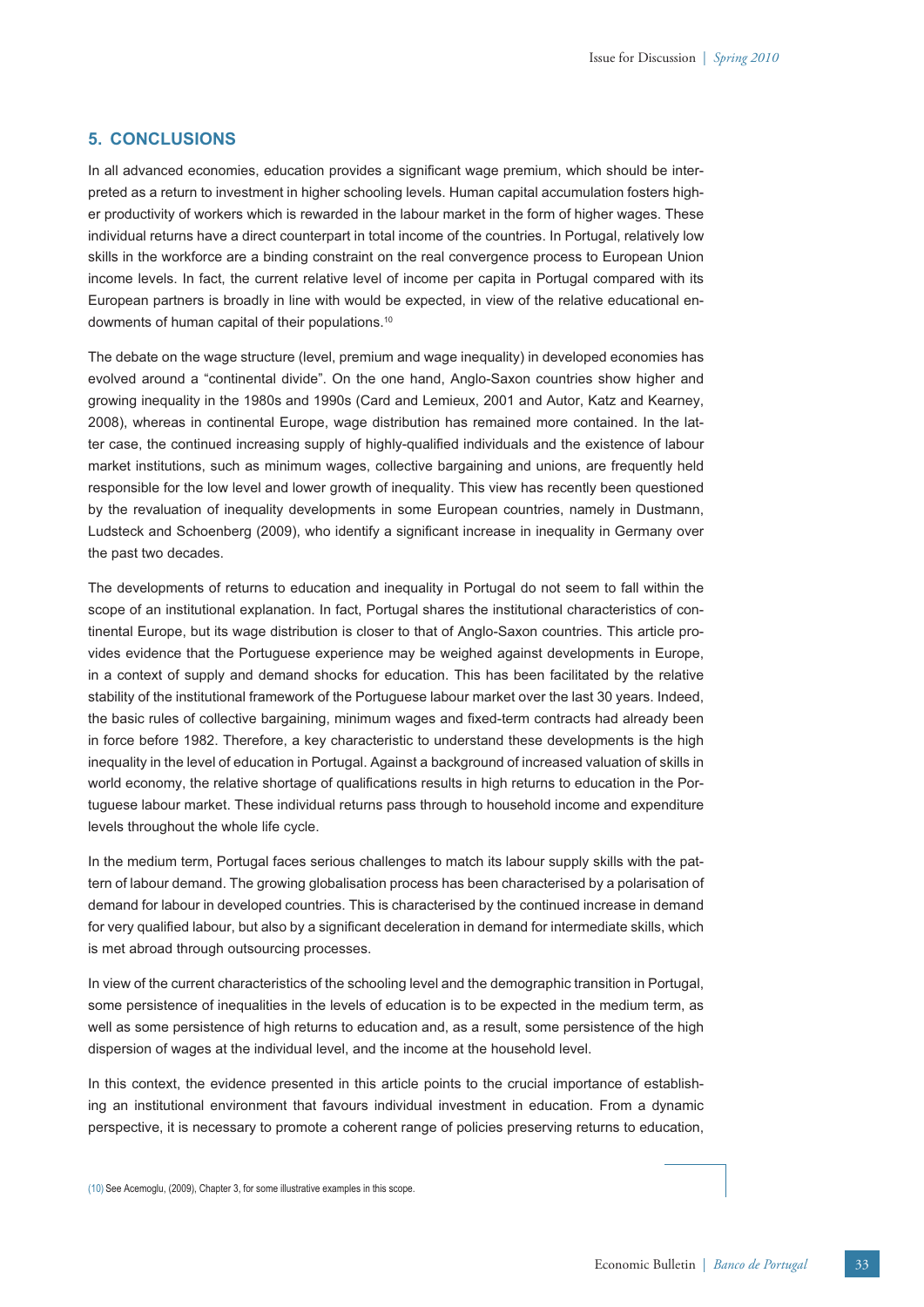and bringing individuals' incentives into line with society's incentives as a whole. Portugal is faced with the need not only to maintain its best workers, but also to attract highly-qualified individuals. The policies reducing the full achievement of the benefits arising from educational investment will result in persistently low schooling levels. It must be borne in mind that younger generations must still fill a large gap, since their average school attainment level continues to be lower than that of younger generations in most other developed countries and, in some cases, even lower than that of older generations in those countries.

The need to promote and reward investment in education should involve a range of integrated policies, not restricted to the education policy, but rather covering, inter alia, labour market, immigration and tax policies. A consistent policy should therefore appropriately cover these areas.

The first instrument in the pursuit of this objective should be devoted to the regulation of the labour market. The Portuguese labour market is rather segmented. Younger and more qualified generations do not have access to better and more stable jobs. Approximately 90 per cent of new jobs are subject to fixed-term contracts and their vast majority is not followed by permanent contracts. A large share of these is occupied by young workers. From a microeconomic perspective, this segmentation, which induces lower returns to investment in education, is naturally the result of levels of investment in education that are not optimum. The smooth operation of the labour market also requires the product market to be characterised by competition and mobility levels that foster an efficient allocation of resources.

A second range of instruments should cover the problem associated with the slow educational transition imposed by the demographic structure and arising from low fertility rates. Portugal should endeavour to retain more qualified workers and create incentives to those studying abroad to return to the country, avoiding phenomena similar to "brain drain", which normally occur due to the lack of opportunities in the home country. However, a fast transition in the short and medium term is only possible through immigration policies attracting more qualified workers. This has been done with great success in other countries, namely in Ireland in the 1980s and more recently in Australia and Canada.

Finally, the education policies should aim at obtaining high educational attainment levels, ensuring their quality. Therefore, it seems appropriate to foster the generalization of preschool education, high standards across all education levels, and continued support to individuals with learning difficulties. Simultaneously, the tax system should positively differentiate those investing in higher levels of education. A consensus in economy is that education should be subsidized, since its benefits to society exceed individual benefits. Indeed, the authors of this article are not aware of any country that does not subsidize education. Under such circumstances, it comes as a surprise that this argument has been omitted from the economic debate on the direct and indirect taxation of investment in education, in terms of either quantity or quality. Policies raising the education cost via taxes may lead to higher tax revenue in the short run, but at the cost of lower levels of education in the medium to long term and, as a result, lower economic growth. In this vein, education is not different from any other economic investment, except for the fact that it is the most important.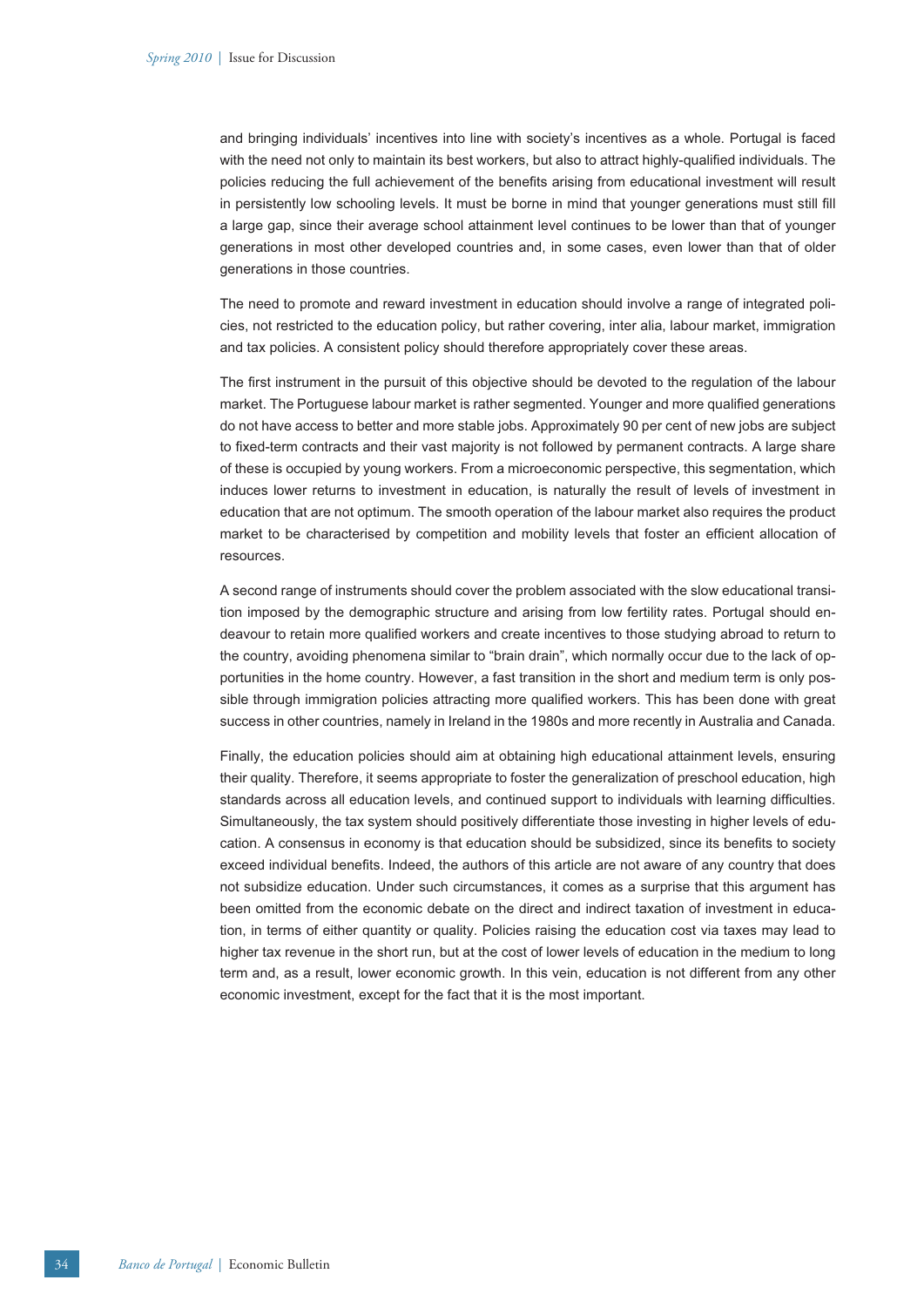### **REFERENCES**

- Acemoglu, D. (2009), *Introduction to Modern Economic Growth*, Princeton University Press.
- Attanasio, O. and G. Weber (2010), "Consumption and saving: models of intertemporal allocation and their implications for public policy", NBER *Working Paper* 15756, February.
- Autor, D. H., Katz, L. F. and Kearney, M. S. (2008), "Trends in U.S. wage inequality: Revising the revisionists", *Review of Economics and Statistics* 90(2), 300-323.
- Blundell, R. and I. Preston (1998), "Consumption inequality and income uncertainty", *Quarterly Journal of Economics*, vol. 113, pp. 603-640.
- Card, D. and Lemieux, T. (2001), "Can Falling Supply Explain the Rising Return to College for Younger Men? A Cohort-Based Analysis", *Quarterly Journal of Economics*, 116(2), 705-746.
- Cardoso, A. (1998), "Earnings inequality in Portugal: High and rising?", *Review of Income and Wealth*, 44(3), 325-343.
- Carneiro, P. (2008), "Equality of Opportunity and Educational Achievement in Portugal", *Portuguese Economic Journal*, 7, 17-41.
- Carneiro, P. and J. Heckman (2003), "Human Capital Policy" in J. Heckman and A. Krueger eds., *Inequality in America*, MIT Press, Cambridge.
- Centeno, M. and Novo, Á. A. (2009) "When supply meets demand: Wage inequality in Portugal", IZA *Working Paper* 4592.
- Cowell, F. and S. Jenkins (1995), "How much inequality can we explain? A methodology and an application to the United States", *Economic Journal*, 105, 421-430.
- Dustmann, C., Ludsteck, J. and Schoenberg, U. (2009), "Revisiting the German wage structure", *Quarterly Journal of Economics*, 124(2), 843-881.
- Freeman, RB, 1975, "Supply and salary adjustments to the changing science manpower market: Physics, 1948-1973", *American Economic Review*, 65(1), 27-39.
- Freeman, RB, (1977), "The decline in the economic rewards to college education", *Review of Economics and Statistics*, 59(1), 18-29.
- GEPE/ME and INE (2009), *50 Anos de Estatísticas da Educação*, vol. I.
- INE (2008), *Inquérito às Despesas das Famílias 2005-2006*.
- INE (2009), *Indicadores Sociais 2008*.
- Katz, L. and Murphy, K. (1992), "Changes in relative wages, 1963-1987: Supply and demand factors", *The Quarterly Journal of Economics*, pp. 3578.
- Katz L. and Goldin, C. (2008), *The Race between Education and Technology*, Harvard University Press.
- Koenker, R. e Bassett Jr, G., (1978), "Regression quantiles", *Econometrica*, 46(1), 33-50.
- Krueger, D., F. Perri, L. Pistaferri and G. Violante (2010), "Cross-sectional facts for macroeconomists", *Review of Economic Dynamics*, 13, 1-14.
- Machado, J. and J. Mata (2001), "Earning functions in Portugal 1982-1994: Evidence from quantile regressions", *Empirical Economics*, 26.